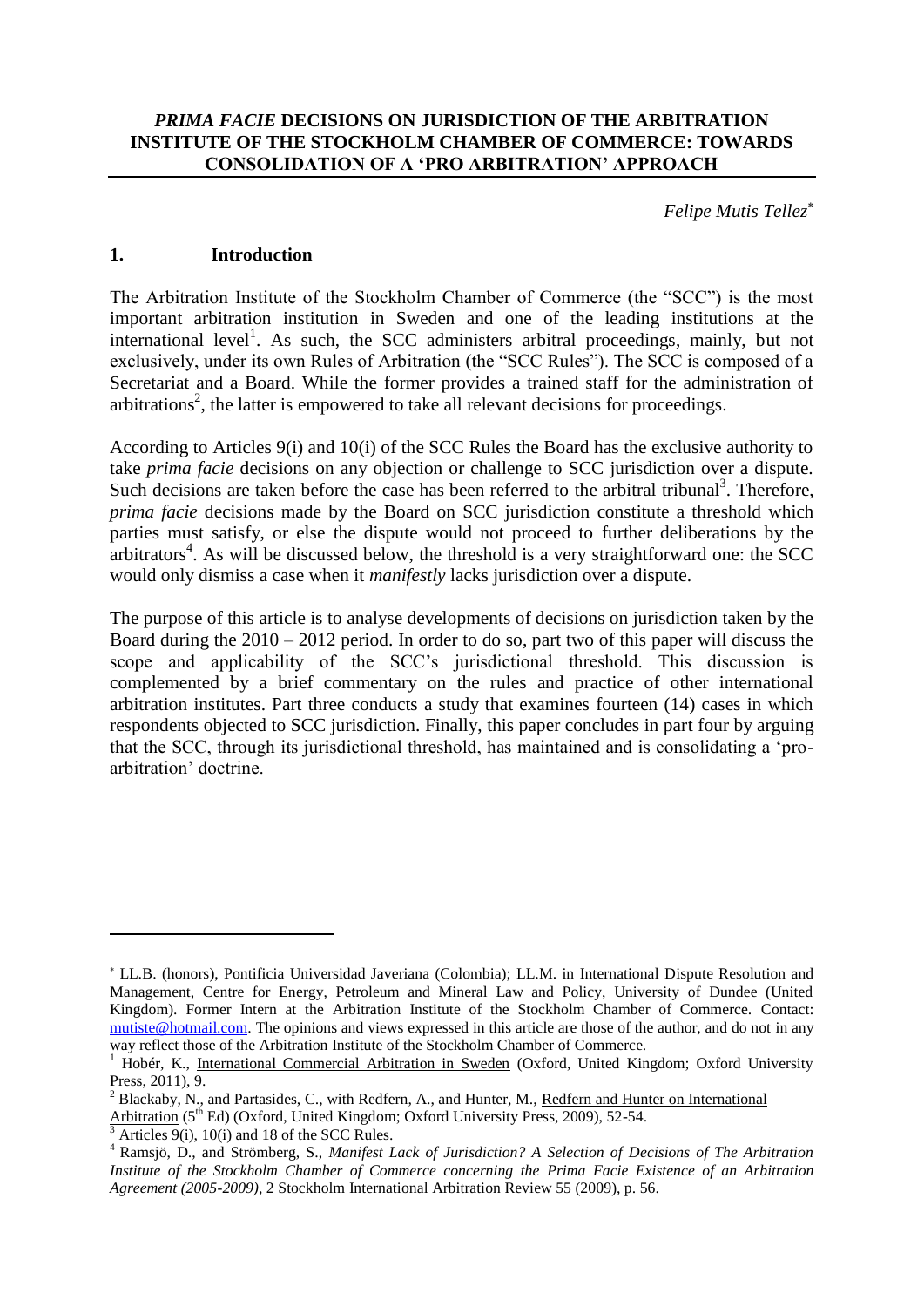# **2. Scope and Applicability of the SCC's Jurisdictional Threshold**

# **2.1.** SCC Practice

Pursuant to Articles 9(i) and 10(i) of the SCC Rules this Institute has one straightforward and very low jurisdictional threshold, since it must be manifest or obvious that the SCC lacks jurisdiction. Therefore, any jurisdictional objection will have to be based on the SCC's manifest lack of jurisdiction over a dispute. By contrast, the tribunal's jurisdiction may be challenged on a very wide range of grounds, including, but not limited to, the arbitrability of the dispute or the existence and/or validity of the arbitration agreement<sup>5</sup>.

As a general rule, jurisdictional issues are decided by the Board at the request of a party, and not at the initiative of the SCC. This is so because the parties may agree at any time with respect to the validity and scope of the arbitration agreement. Nevertheless, the SCC may consider reviewing jurisdictional issues *ex officio* if the respondent has not been in contact with the SCC at all, or – and this is an even rarer event – if the request for arbitration concerns a non-arbitrable issue<sup>6</sup>.

The Board's *prima facie* jurisdictional decisions are made after the initial exchange of written submissions when the respondent, in its Answer to the Request for Arbitration, has expressly objected to the SCC's jurisdiction<sup>7</sup>. However, it is worth noting that failure to raise any objection on jurisdiction in the Answer to the Request for Arbitration does not preclude the respondent from subsequently raising such objections at any time up to, and including, submission of the Statement of Defence<sup>8</sup>.

Since the Board's decisions on jurisdiction are taken without oral hearings being held, a manifest lack of jurisdiction has to be derived out of the arbitration agreement, or, in some exceptional cases, from other documents filed by either party during this initial phase of the proceedings<sup>9</sup>. Board decisions are preceded by the Secretariat's recommendation on the question of SCC jurisdiction.

In practice, the Board would conclude that the SCC has jurisdiction over a dispute if this Institute is mentioned, in one way or other, in a valid arbitration agreement<sup>10</sup>. Furthermore, as will be seen below, the SCC would assert jurisdiction even if the Institute's name is mentioned incorrectly, or even if the clause generally refers to an arbitration court located in Stockholm.

As a result, situations where the SCC manifestly lacks jurisdiction are basically limited to three main scenarios: (i) where the arbitration agreement contains an unambiguous reference to another arbitration institution (e.g. ICC, LCIA, ICSID); (ii) where the language of the

<u>.</u>

<sup>5</sup> Ramsjö and Strömberg, *op cit*. note 4, p. 56.

<sup>6</sup> Hobér *op cit*. note 1, 195-196.

<sup>7</sup> Pursuant to Article 5 of the SCC Rules.

<sup>8</sup> Magnusson, A., and Shaughnessy, P., *The 2007 Arbitration Rules of the Arbitration Institute of the Stockholm Chamber of Commerce*, 3 Stockholm International Arbitration Review 33 (2006), p. 45.

<sup>9</sup> Hobér *op cit*. note 1, 195-196.

<sup>10</sup> Ramsjö and Strömberg, *op cit*. note 4, p. 57.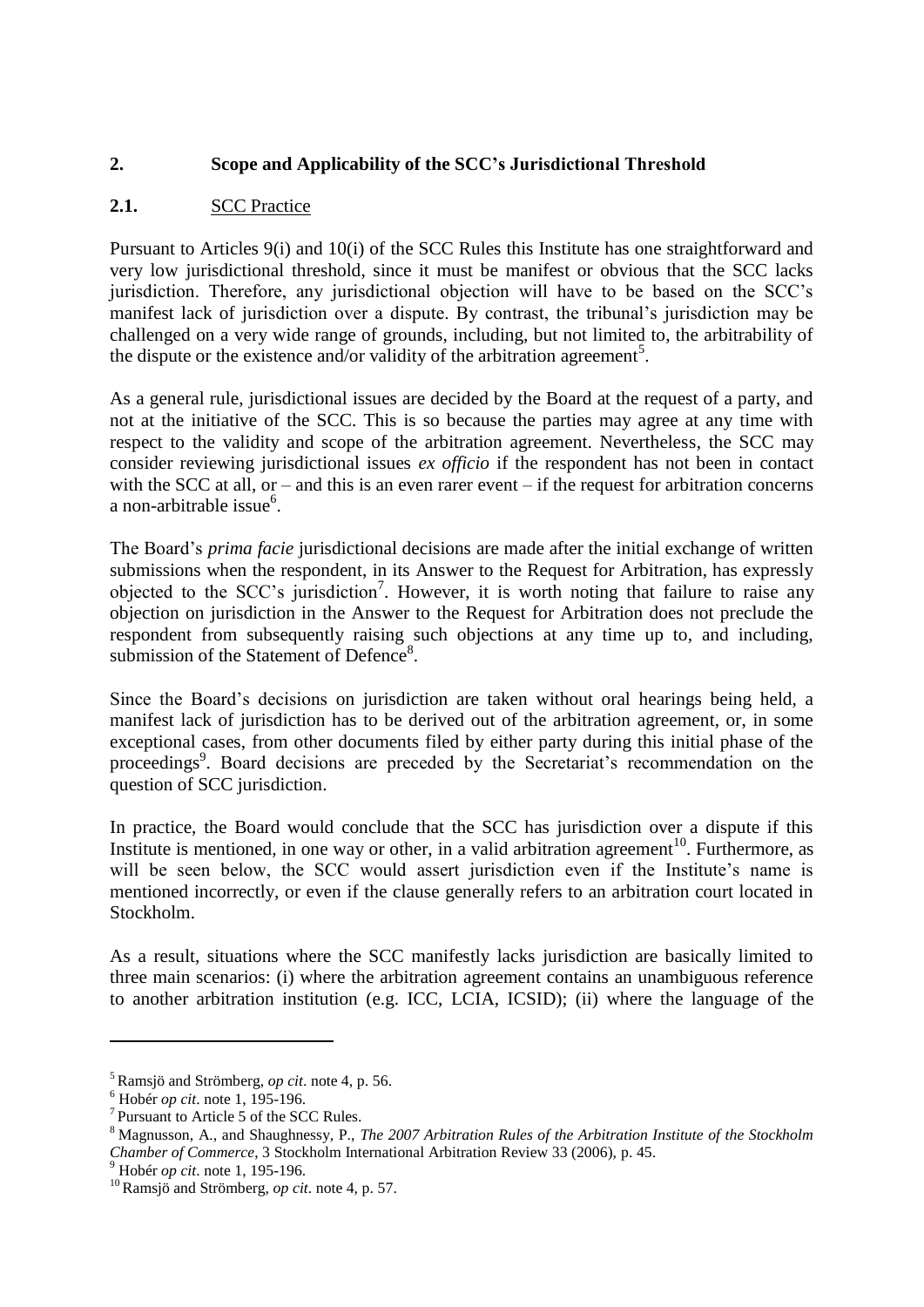arbitration agreement clearly shows that the parties intended *ad hoc* arbitration<sup>11</sup>; and (iii) cases in which the claimant relies on several contracts as the legal framework of the relationship, and the cause of the dispute, but not all of the arbitration clauses contained in those contracts refer to the SCC, or to institutional arbitration<sup>12</sup>.

Now, if the Board decides that it does not manifestly lack jurisdiction over the dispute, it will proceed to appoint the chairman of the arbitral tribunal or a sole arbitrator, unless the parties have agreed to a different mechanism for appointing the arbitrators. Pursuant to Article 18 of the SCC Rules, when the tribunal has been appointed and the advance has been provided<sup>13</sup>, the Secretariat will refer the case to the tribunal  $14$ .

However, as mentioned above, referral of a case to a tribunal does not imply that the tribunal has jurisdiction or that the parties are forbidden to raise further jurisdictional objections. It only means that the Board has *prima facie* determined that the SCC does not manifestly lack jurisdiction over the dispute. Accordingly, despite the Board's decision the parties can still challenge the jurisdiction of the Arbitral Tribunal, and the latter may still decide, depending on the facts and circumstances of the case, that it does not have jurisdiction over the dispute<sup>15</sup>.

If the Arbitral Tribunal is confronted with a jurisdictional challenge, its decision on the matter will be based on a more thorough and complete examination of the merits of the objection. For this purpose, the parties may submit evidence and the tribunal may conduct separate hearings on jurisdictional questions $^{16}$ .

In view of the above, it has been said that the Board does not resolve any complicated jurisdictional issue, since these are for arbitrators to decide<sup>17</sup>. That may be so if one compares the complexity of deciding whether a particular dispute is covered by the arbitration agreement *vis-à-vis* the less demanding exercise of determining whether the parties referred to SCC arbitration or not. Nevertheless, complicated jurisdictional decisions are not always taken exclusively by the arbitrators. More often than not the Board is confronted with difficult decisions on jurisdiction which not only require thorough examination and analysis, but also nurture SCC practice and understanding of its own jurisdictional threshold.

# **2.2.** Other International Arbitral Institutions

It is noteworthy that not all international arbitral institutions have adopted this practice of empowering the centre or court to take *prima facie* decisions on jurisdiction. The International Court of Arbitration of the International Chamber of Commerce<sup>18</sup> ("ICC"), the Cairo Regional Centre for International Commercial Arbitration<sup>19</sup> ("CRCICA") and the China International Economic and Trade Arbitration Commission are among those institutions that have empowered their respective boards or courts of arbitration to decide an objection to their

1

<sup>11</sup> Hobér, *op cit*. note 1, 195-196.

<sup>12</sup> Ramsjö and Strömberg, *op cit*. note 4, p. 57.

<sup>&</sup>lt;sup>13</sup> See Articles 9(vi) and  $\overline{45}$  of the SCC Rules.

<sup>14</sup> Ramsjö and Strömberg, *op cit*. note 4, p. 57.

<sup>15</sup> According to Article 5 of the SCC Rules. *See* Ramsjö and Strömberg, *op cit*. note 4, p. 57.

<sup>16</sup> Ramsjö and Strömberg, *op cit*. note 4, pp. 57-58.

<sup>17</sup> Hobér, *op cit*. note 1, 195-196.

<sup>&</sup>lt;sup>18</sup> See Articles 6(3) and 6(4) of the Rules of Arbitration of the International Chamber of Commerce.

<sup>&</sup>lt;sup>19</sup> See Article 6 of the CRCICA Arbitration Rules.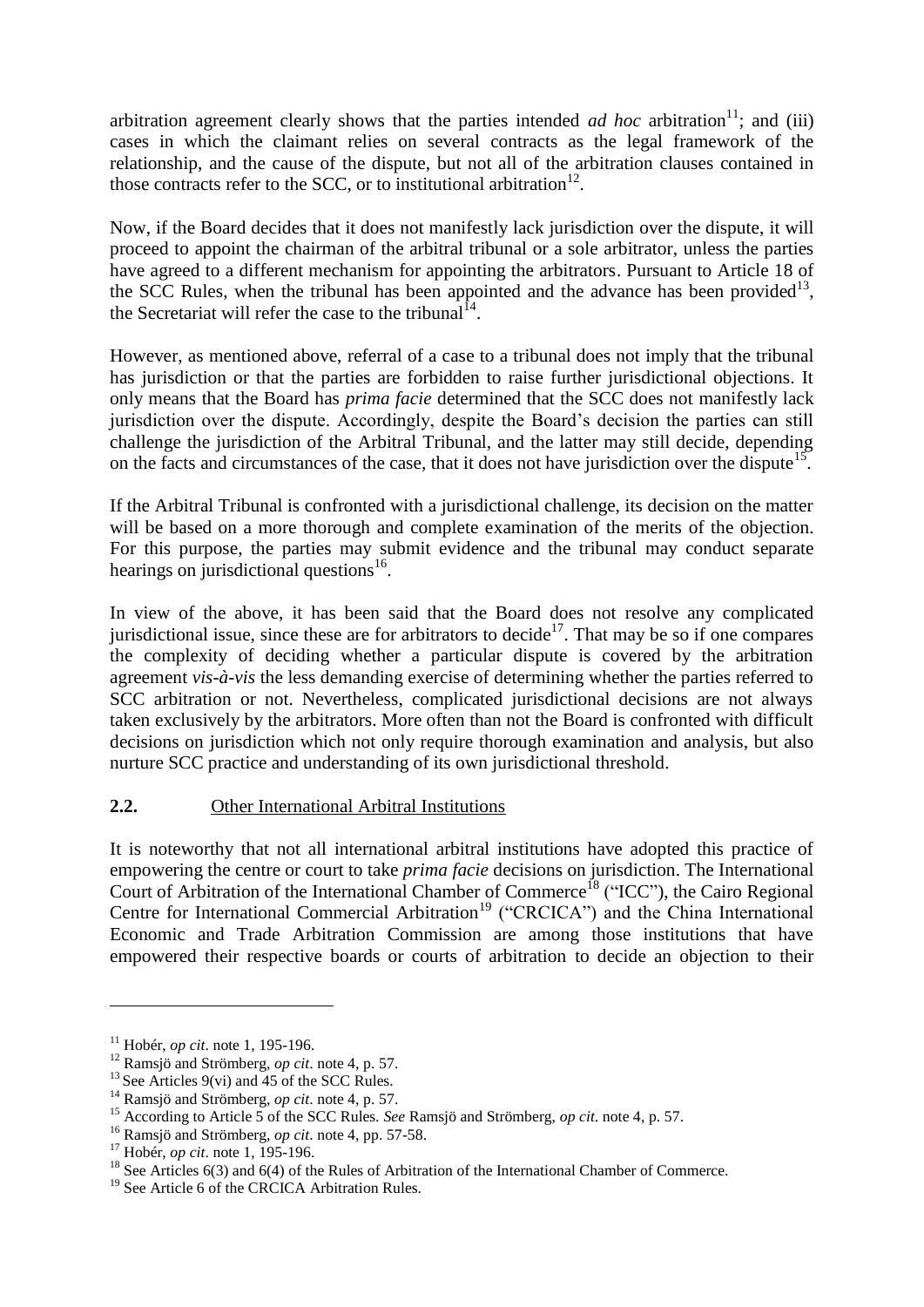jurisdiction, and thus to dismiss a case if they conclude that the institute has no jurisdiction over the dispute.

Although each set of rules is different, the one that clearly most resembles the SCC's jurisdictional threshold is the one used by the CRCICA. Indeed, under Article 6 of the CRCICA Arbitration Rules that Centre may, with the approval of its Advisory Committee, decide not to proceed with the arbitral proceedings "*if it manifestly lacks jurisdiction over the dispute*".

It can be said, at least to a certain extent, that the International Centre for Settlement of Investment Disputes ("ICSID") has also adopted this practice regarding decisions on jurisdiction. On the one hand, Article  $6(1)(b)$  of the ICSID Rules of Procedure for the Institution of Conciliation and Arbitration Proceedings authorize the Secretary-General to refuse to register a request for arbitrations if he/she finds, on the basis of the information contained in the request for arbitration, that the dispute is "*manifestly outside the jurisdiction of the Centre*". For example, in 1985 the ICSID Secretary-General refused to register a case because the dispute related to a mere commercial sale and could not be qualified as an investment $^{20}$ .

On the other hand, both the ICSID Convention<sup>21</sup> and the ICSID Rules of Procedure for Arbitration Proceedings<sup>22</sup> provide that any objection to the jurisdiction of that Centre or to the competence of the Arbitral Tribunal shall be decided by the latter, as a preliminary question or as part of the merits of the dispute. Accordingly, under the ICSID system the authority to decide any jurisdictional challenge rests solely on the arbitral tribunal; nevertheless, the Secretary-General can dismiss a case if he/she considers that the Centre manifestly lacks jurisdiction.

Finally, the rules of arbitration of the London Court of International Arbitration<sup>23</sup>, of the Permanent Court of Arbitration<sup>24</sup>, of the International Centre for Dispute Resolution<sup>25</sup> and of the Singapore International Arbitration Centre<sup>26</sup>, each in its own form, expressly provide that the arbitral tribunal has the exclusive authority to decide any jurisdictional challenge, either as a separate award or as part of the award on the merits.

1

<sup>20</sup> Blackaby and Partasides, with Redfern and Hunter, *op cit*. note 2, 477.

<sup>&</sup>lt;sup>21</sup> Article 41 of the 1965 Convention on the Settlement of Investment Disputes between States and Nationals of Other States.

 $22$  Rule 41.

<sup>&</sup>lt;sup>23</sup> See Articles 23 of the London Court of International Arbitration Rules of Arbitration.

<sup>&</sup>lt;sup>24</sup> See Article 21 of the Permanent Court of Arbitration Optional Rules for Arbitration.

<sup>&</sup>lt;sup>25</sup> See Article 15 of the International Centre for Dispute Resolution Rules for International Arbitration.

<sup>&</sup>lt;sup>26</sup> See Article 25 of the Arbitration Rules of the Singapore International Arbitration Centre.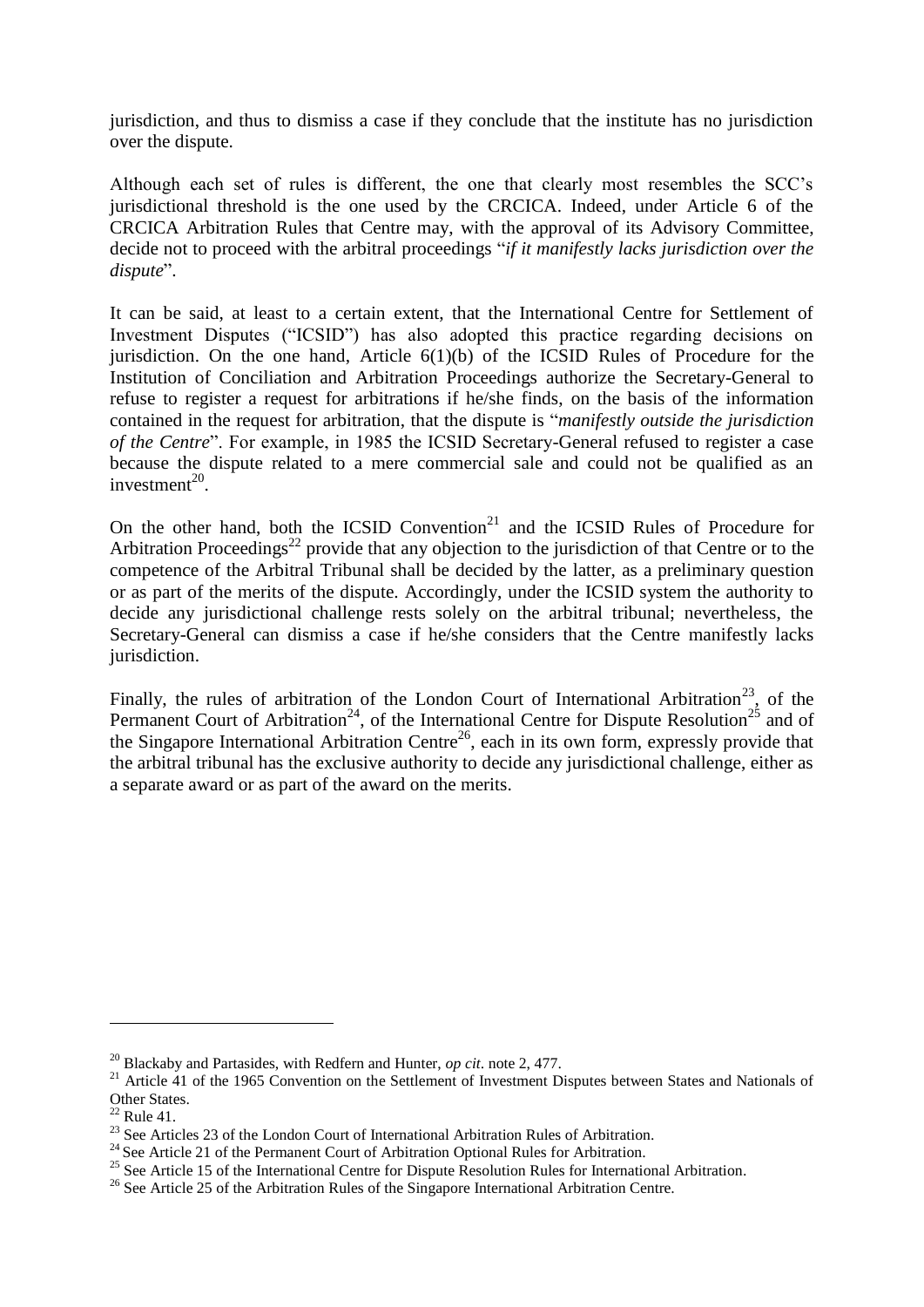## **3. SCC Case Studies (2010 – 2012)**

This part of the paper will analyse fourteen (14) cases in which, during the 2010-2012 period, the jurisdiction of the SCC was challenged. The purpose is not only to review the decisions taken by the Board, but also to examine the arguments presented by the parties, both the objecting and the opposing one, and the wording of the relevant agreement to arbitrate.

## **3.1.** Arbitration V 028/2010

**Nationality of the Parties** Claimant: Great Britain Respondent: Sweden

**Seat of Arbitration** Växjö, Sweden

**Nationality of the Sole Arbitrator** Sweden

**Language of the Contract** English

### **Arbitration Agreement**

"*Any dispute, controversy or claim arising out of or relating to this Agreement, or the breach, termination or invalidity thereof, shall be finally settled by arbitration in accordance with the Rules of the Arbitration Institute of the Stockholm Chamber of Commerce. The tribunal shall be set up with a sole arbitrator, who shall be appointed by the Institute. The arbitration proceedings shall take place in Växjö, Sweden and be held in English. The award shall be reasoned and be given in English*"

#### **Background**

The Parties entered into a settlement agreement by means of which Respondent undertook to buy shares from Claimant. However, according to Claimant Respondent only paid for a portion of the agreed amount, so the former commenced SCC arbitration seeking payment of the amounts allegedly owed by Respondent.

### **Respondent's objection to SCC Jurisdiction**

Respondent objected to SCC jurisdiction arguing that the agreement containing the arbitration clause was void in its entirety because it was concluded by fraudulent means. According to Respondent, Claimant's representatives lacked the authority to enter into such agreement.

#### **Claimant's Reply**

Claimant explained that, before commencing SCC arbitration, it had filed a complaint before national courts against Respondent. The latter's defense in these court proceedings was based on the existence and validity of this arbitration agreement, so there was no basis to deny the validity of the agreement before the SCC.

#### *Prima Facie* **Decision by the SCC Board**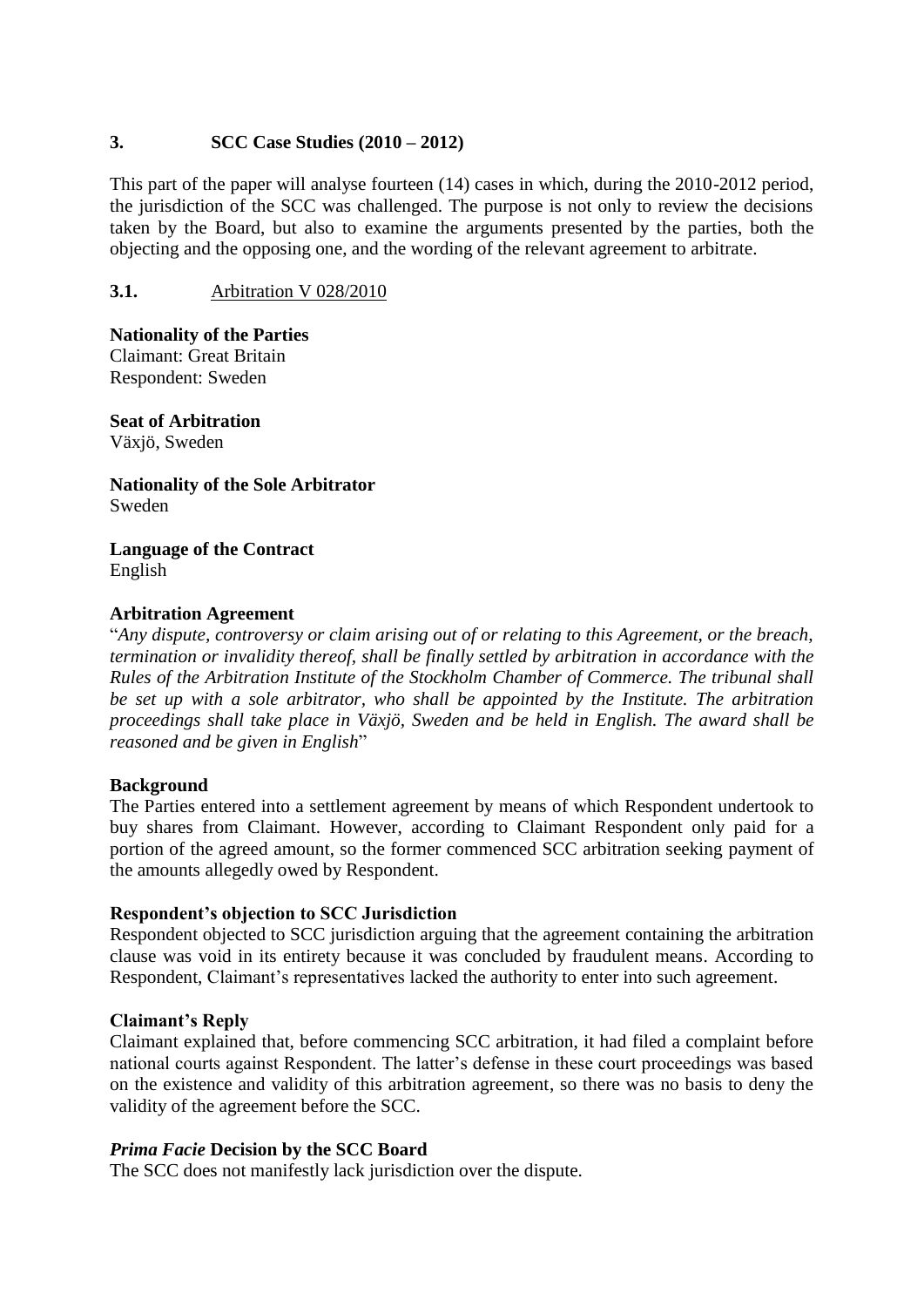# **3.2.** Arbitration V 082/2010

**Nationality of the Parties**

Claimant: Sweden Respondent: Sweden

**Seat of Arbitration**

Stockholm

**Nationality of the Sole Arbitrator** Sweden

**Language of the Contract** English

### **Arbitration Agreement**

"*Any dispute, controversy or claim arising out of or in connection with this Agreement, or the breach, termination or invalidity thereof, shall be finally settled by arbitration in accordance with the Rules of the Arbitration Institute of the Stockholm Chamber of Commerce*.

"*The arbitral tribunal shall be composed of a sole arbitrator.*

"*The place of arbitration shall be Stockholm.*

"*The language to be used in the arbitral proceedings shall be Swedish, but documents originally drafted in English may be submitted in English*".

### **Background**

The Parties entered into a sales contract. Claimant initiated SCC arbitration arguing that Respondent had breached the contract and seeking compensation for costs and damages.

#### **Respondent's objection to SCC Jurisdiction**

Respondent objected to SCC jurisdiction based on the fact that the commercial relationship on which Claimant relied was not covered by the contract that contained the arbitration clause, and so the agreement to arbitrate was not applicable to this dispute. Respondent further explained that Claimant had entered into a new contractual relationship with a third party, which was not related at all to the contract invoked by the former. Therefore, for Respondent held that the cause of Claimant's claims was not covered by the contract that contained the arbitration agreement, thus there was no obligation to arbitrate that dispute.

#### **Claimant's Reply**

Claimant contested the jurisdictional challenge and submitted that both parties had entered into a contract with the third party, thus the arbitration clause should be construed as including the third party. As a result under the relevant contract, which contained the arbitration agreement, Claimant had an unconditional right to pursue claims against Respondent, regardless of the presence of the third party.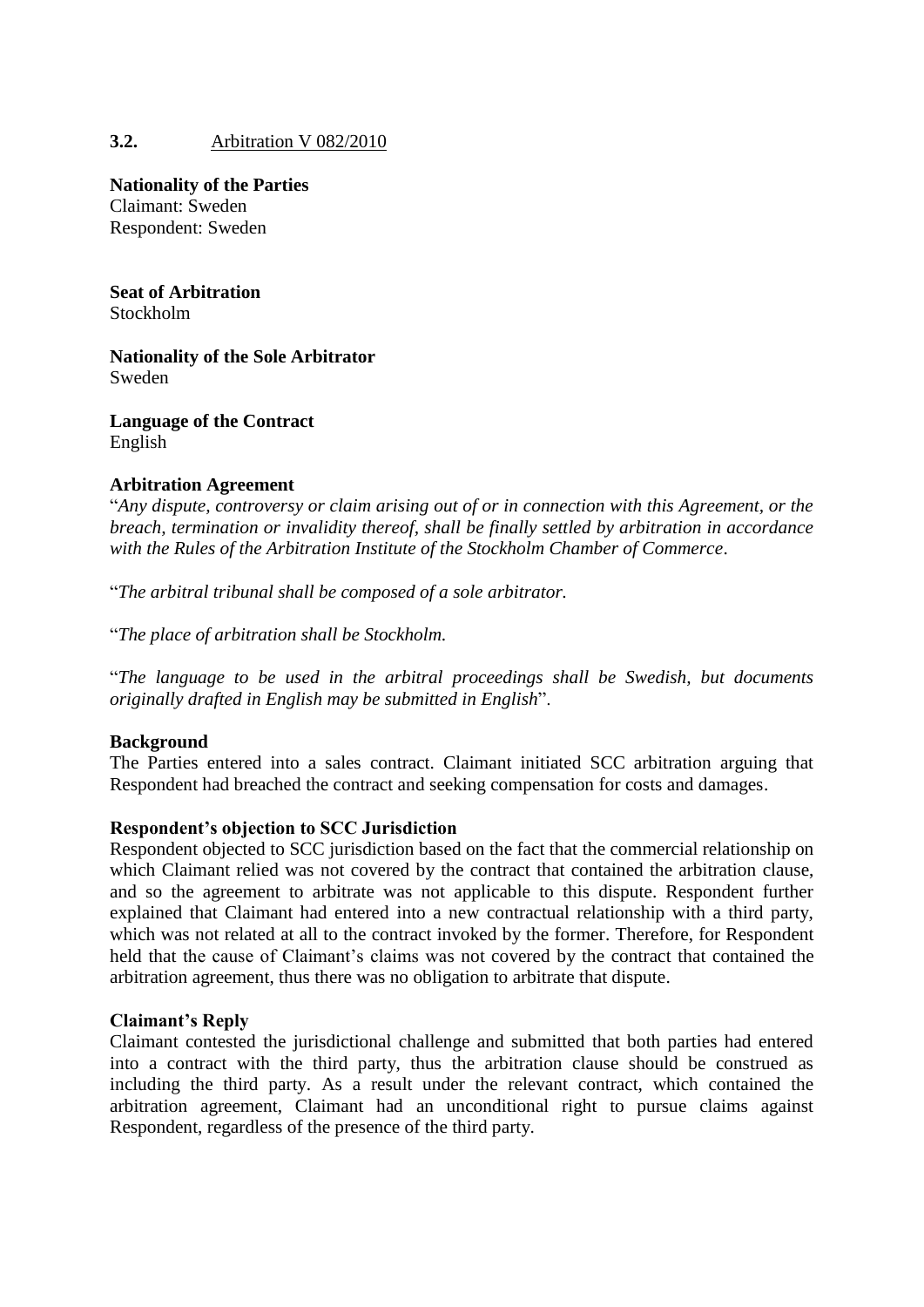### *Prima Facie* **Decision by the SCC Board**

The SCC does not manifestly lack jurisdiction over the dispute.

### **Decision on Jurisdiction by the Arbitral Tribunal**

The Arbitral Tribunal, in its decision on jurisdiction, concluded that the contract on which the claimant relied, which contained the arbitration clause, constituted the contractual framework of the legal relationship that gave rise to the dispute, thus its jurisdiction was confirmed.

## **3.3.** Arbitration F 086/2010

**Nationality of the Parties** Claimant: Sweden Respondent: Sweden

**Seat of Arbitration** Stockholm

**Language of the Contract** English

### **Arbitration Agreement**

"*Any dispute arising between the Principal and the Contractor, except in cases covered by the following paragraph, shall be settled before a Court of Arbitration in Stockholm, Swedish Law being applicable both to the Arbitration procedure and to the judgement of the dispute*".

### **Background**

The Parties entered into a contract for services, by means of which Respondent undertook to assist Claimant in an application. Since the application was denied, Claimant commenced arbitration stating that Respondent was negligent and seeking to recover its costs.

### **Respondent's objection to SCC Jurisdiction**

Respondent objected to the jurisdiction of the SCC arguing that the contract provided for *ad hoc* arbitration in Stockholm, and not for SCC arbitration, especially since neither the SCC nor the SCC Rules were mentioned in the arbitration agreement.

### **Claimant's Reply**

In its reply, Claimant submitted that the contract really referred to a Court of Arbitration in Stockholm, and that the most important and renowned Court of Arbitration there was the SCC, so there could be no doubt that the parties agreed on SCC arbitration.

### *Prima Facie* **Decision by the SCC Board**

The SCC manifestly lacks jurisdiction over the dispute. The case was dismissed.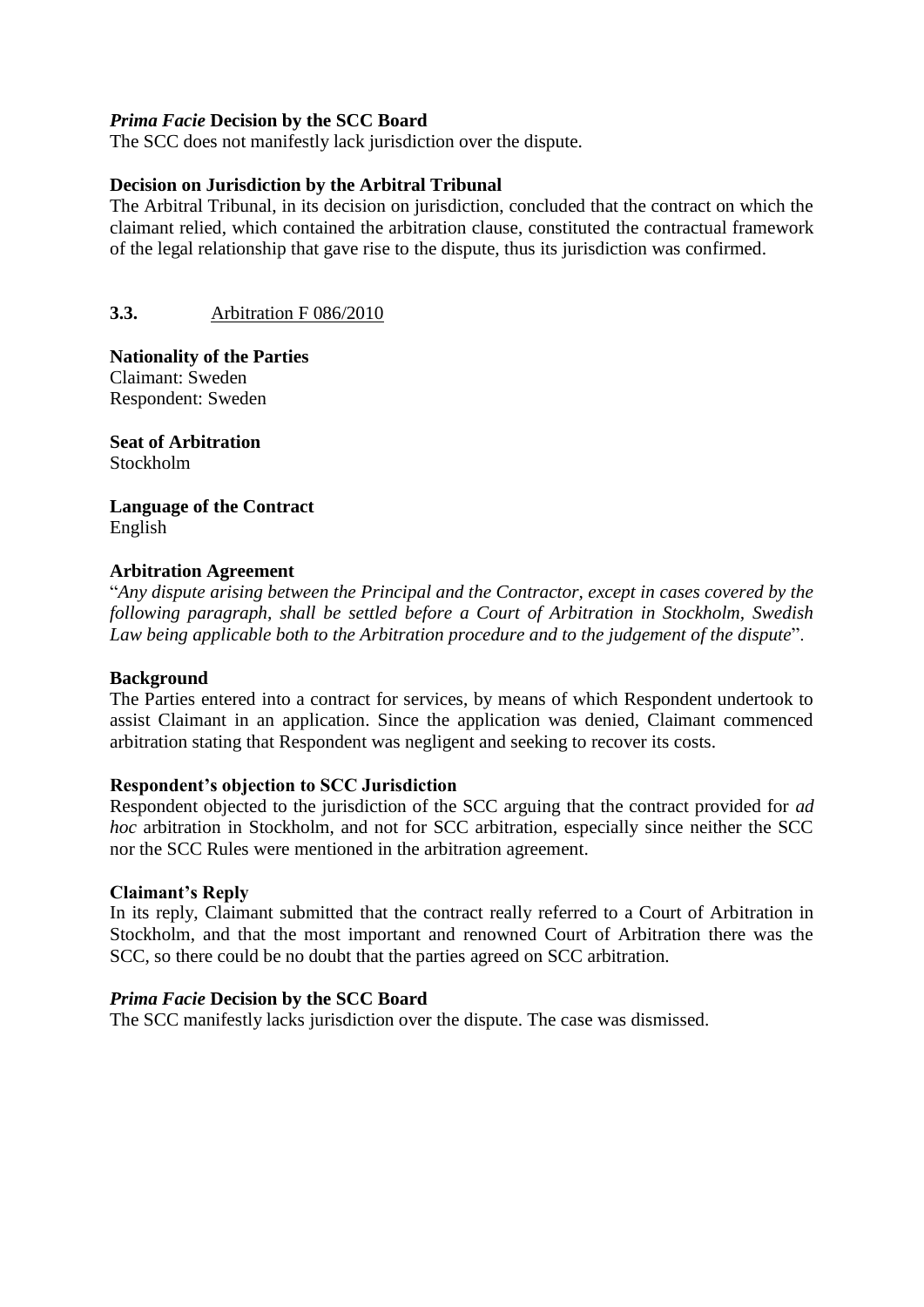# **3.4.** Arbitration V 113/2010

### **Nationality of the Parties**

Claimant: Great Britain Respondent: Sweden

**Seat of Arbitration** Stockholm

### **Nationality of the Arbitrators**

Chairperson: Sweden Arbitrator appointed by Claimant: Sweden Arbitrator Appointed by Respondents: Sweden

### **Language of the Contract** English

## **Arbitration Agreement**

"*Any dispute, controversy or claim arising out of or in connection with this Agreement, or the breach, termination or invalidity thereof, shall be settled by arbitration in accordance with the Rules of the Arbitration Institute of the Stockholm Chamber of Commerce.*

"*The arbitral tribunal shall be composed of three arbitrators.* 

"*The place of arbitration shall be Stockholm, Sweden*".

### **Background**

The Parties entered into a share purchase agreement by means of which Claimant acquired from Respondent some shares in a company. Afterwards, a number of the sites where the company operated were found to be contaminated. Pursuant to the contract, costs in relation to this pollution were borne by Respondent until the latter decided that the claims were timebarred. Claimant then commenced SCC arbitration seeking payment of those pollution costs and compensation for damage caused by Respondent's actions.

### **Respondent's objection to SCC Jurisdiction**

Respondent objected to the jurisdiction of the SCC based on the fact that there was no valid arbitration agreement between the Parties, given that Claimant was not a party to the share purchase agreement. According to Respondent, said agreement was not assignable by any party without the prior written consent of the other, something Respondent asserted that it had not given, so Claimant had no rights or obligations under the contract nor under the arbitration clause therein contained.

### **Claimant's Reply**

Claimant contested the challenge by arguing that the agreement was fully enforceable between the Parties, especially since Claimant was a successor to one of the original parties to the contract, and it is a well-established principle in arbitration that arbitration agreements follow the successors of the parties. Claimant also submitted that the transfers of rights and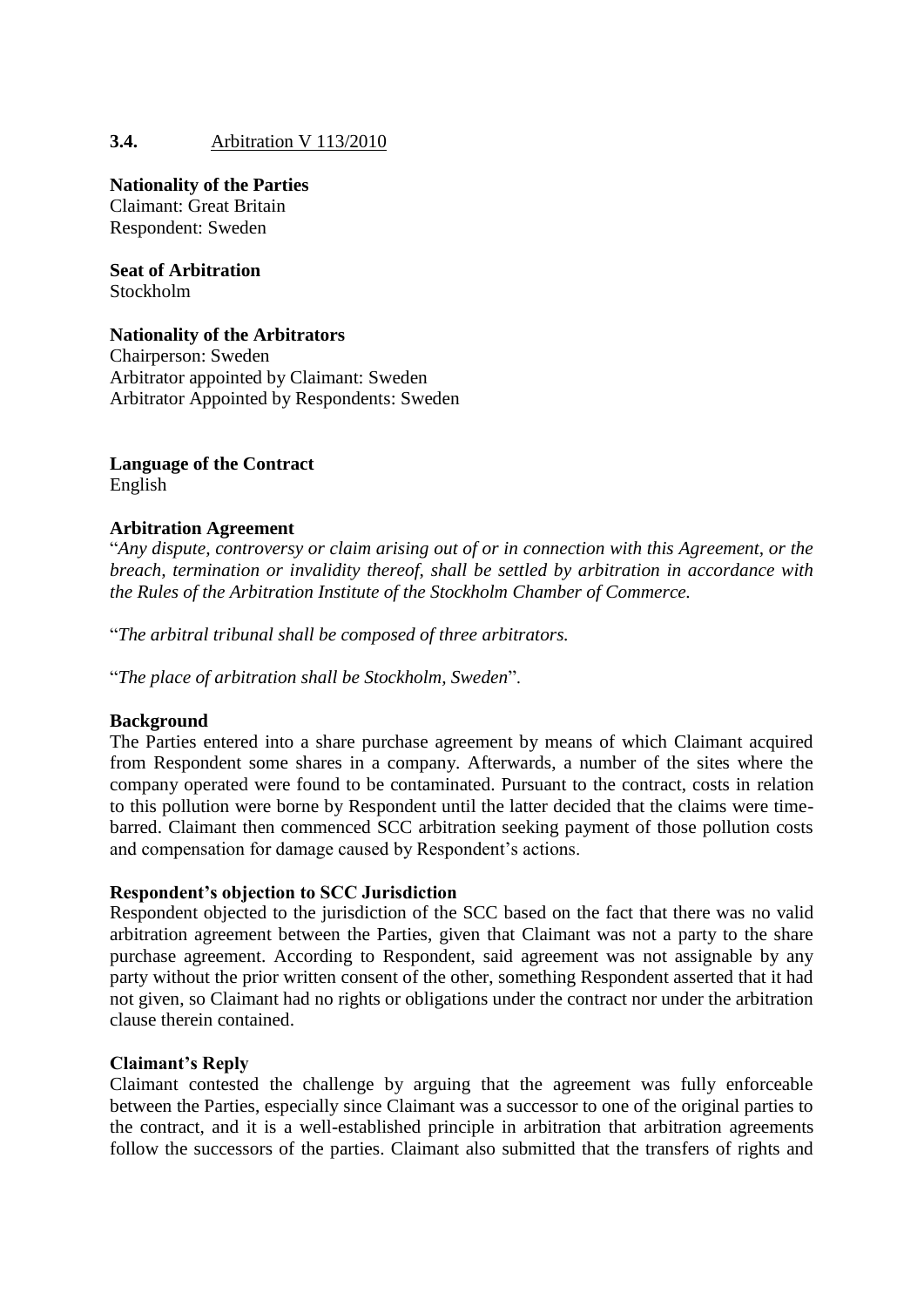obligations were not conditional upon consent from Respondent as the transfer was a direct consequence under the applicable law.

### *Prima Facie* **Decision by the SCC Board**

The SCC does not manifestly lack jurisdiction over the dispute.

**3.5.** Arbitration F 145/2010

**Nationality of the Parties** Claimant: Sweden Respondent: France

**Seat of Arbitration** Stockholm

**Nationality of the Sole Arbitrator** Sweden

**Language of the Contract** English

## **Arbitration Agreement**

"*Any dispute, controversy or claim arising out of or in connection with this agreement, or the breach, invalidity or termination thereof, shall be finally settled by arbitration in accordance with the Rules for Expedited Arbitrations of the Arbitration Institute of the Stockholm Chamber of Commerce. The place of arbitration shall be Stockholm*".

### **Background**

The Parties entered into an agreement by means of which Claimant was to deliver products to Respondent. According to Claimant, Respondent failed to pay some outstanding invoices, so the former initiated SCC arbitration seeking payment of the invoices plus compensation for damage.

### **Respondent's objection to SCC Jurisdiction**

Respondent objected to the jurisdiction of the SCC arguing that it had not entered into an arbitration agreement with Claimant, given that the latter never provided Respondent with the French version of the general conditions referred to in the orders for delivery. Among those general conditions was the arbitration clause, so Respondent had no knowledge of any arbitration agreement and it had not consented to arbitrate any dispute.

### **Claimant's Reply**

Claimant submitted that it did provide Respondent with the French version of the general conditions of the contract. Furthermore, Claimant asserted that Respondent consented to the contract and to the legal relationship as it was executed by the Parties, a relationship that was governed by an arbitration clause in case a dispute should arise between them.

### *Prima Facie* **Decision by the SCC Board**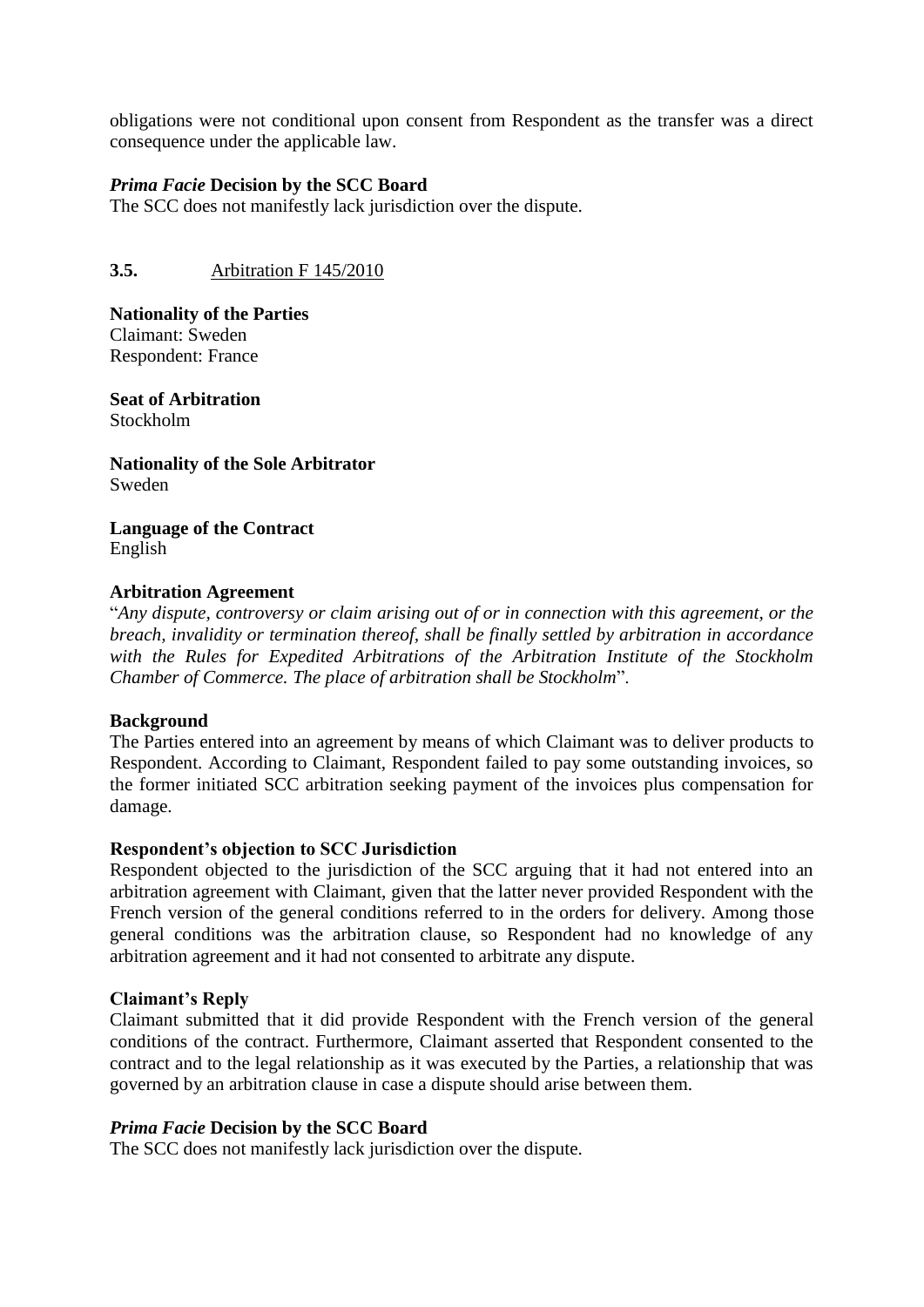## **3.6.** Arbitration V 005/2011

**Nationality of the Parties** Claimant: Kazakhstan Respondents: Spain

**Seat of Arbitration** Stockholm

### **Nationality of the Arbitrators**

Chairperson: Sweden Arbitrator appointed by Claimant: Kazakhstan Arbitrator Appointed by Respondents: Spain

**Language of the Contract** English

#### **Arbitration Agreement**

"*Arbitration shall be conducted by an impartial council of three persons, one designated by the Owner, one by the Architect and the third by mutual agreement between the Owner and the Architect. If the two parties cannot reach such an agreement, the litigation will be settled according to the Stockholm Arbitration Court*".

#### **Background**

The Parties entered into an agreement by means of which Respondent undertook to design a construction project for Claimant. According to Claimant, Respondent failed to comply with the terms of the contract, so the former commenced SCC arbitration seeking compensation for damages.

### **Respondent's objection to SCC Jurisdiction**

Respondent objected to the jurisdiction of the SCC arguing that the parties agreed on an arbitration system different from SCC Arbitration. According to Respondent, the arbitration agreement stipulated SCC arbitration as a secondary choice viable only if the primary arbitration process should result in being unviable. Since the parties had not tried to proceed with the first option for arbitration, the SCC had no jurisdiction over the dispute.

#### **Claimants' Reply**

Claimant opposed the jurisdictional challenge filed by Respondent, and explained that the arbitration clause provided for SCC arbitration as the first and only choice. According to Claimant, the arbitration clause established a mechanism for appointing arbitrators, which is in accordance with the practice of international arbitration and the SCC Rules, so that the SCC will appoint the chairman if the parties cannot agree on the chairman. Therefore, the SCC is the only institute with jurisdiction over this dispute.

### *Prima Facie* **Decision by the SCC Board**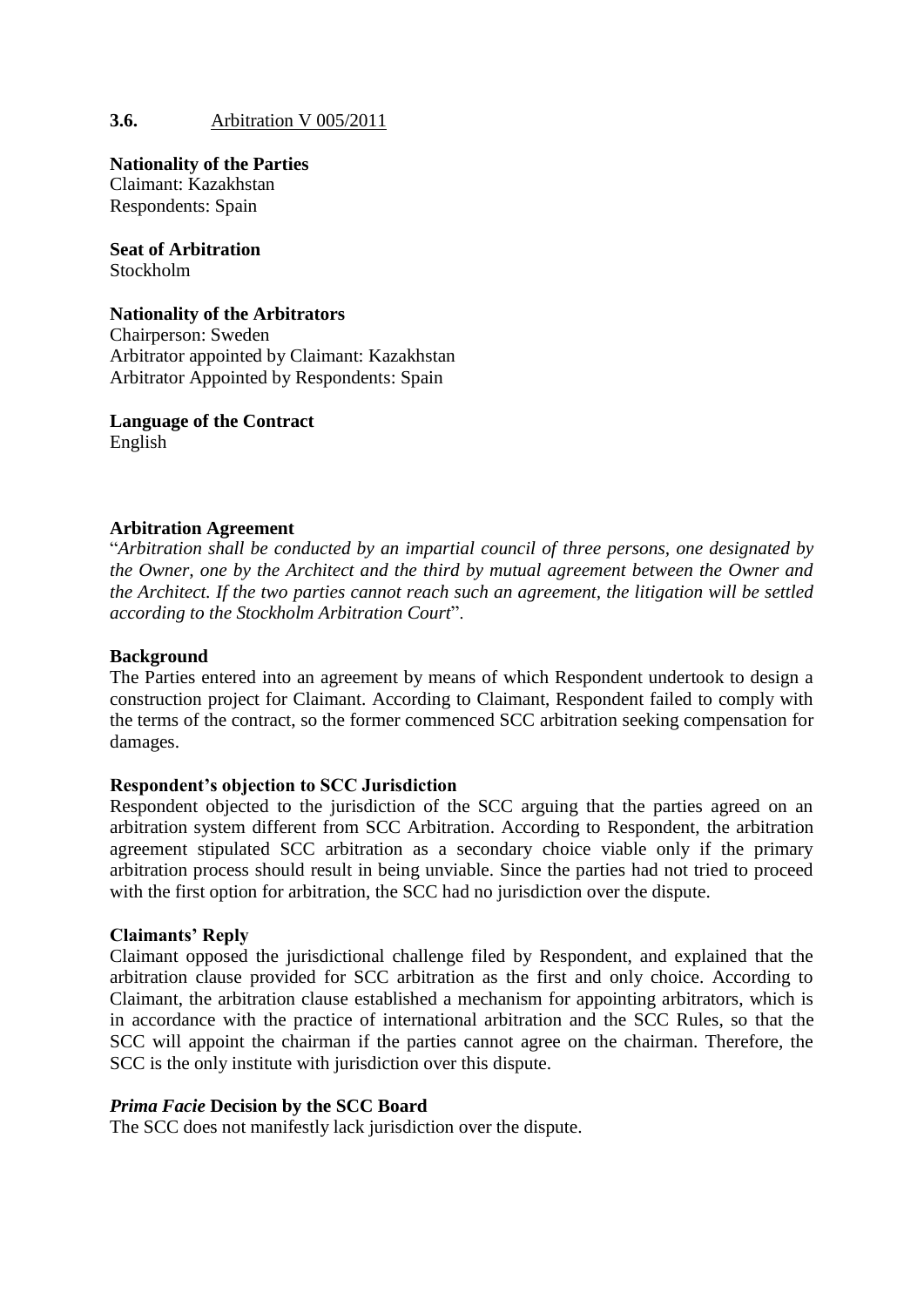## **3.7.** Arbitration V 026/2011

**Nationality of the Parties** Claimant: Italy Respondent: Ukraine

**Seat of Arbitration** Stockholm

**Nationality of the Sole Arbitrator** Sweden

**Language of the Contract** English

### **Arbitration Agreement**

"*The Seller and the Buyer will take measures to settle amicably all disputes and differences, which may arise under the present Contract or in connection with it*.

"*If the Parties cannot agree upon an amicable settlement within 90 days since the first negotiations took place, then all disputes and differences are to be submitted without recourse to the ordinary courts to The Arbitration Institute of the Stockholm Chamber of Commerce, Sweden for settlement in accordance with the rules of arbitration procedure of this Institute. The Award of the Arbitration will be final and binding upon the parties*".

### **Background**

The parties entered into a contract for sale and purchase of certain goods. According to Claimant, Respondent had only effected partial payment for the goods. Therefore, Claimant commenced SCC arbitration seeking payment of the outstanding debt plus interest.

### **Respondent's objection to SCC Jurisdiction**

Respondent objected to the jurisdiction of the SCC based on the fact that the contract established that there should be a ninety (90) day period in which the parties had to take all measures in order to reach an amicable settlement of the dispute. Respondent submitted that the Parties had not taken those measures and that the change of its physical location prevented it from having proper communication with Claimant. Moreover, Respondent argued that, according to the contract, jurisdiction over the dispute rested solely with national courts.

### **Claimant's Reply**

Claimant asserted that it had complied with the ninety (90) day period for amicable settlement of the dispute. However, Respondent never answered any of Claimant's invitations and communications for discussing the dispute, and so Claimant could not be punished for Respondent's negligence in attending to a potential dispute. Additionally, Claimant submitted that the arbitration clause was clear enough in establishing arbitration, and not court litigation, as the final mechanism for resolving any and all disputes.

### *Prima Facie* **Decision by the SCC Board**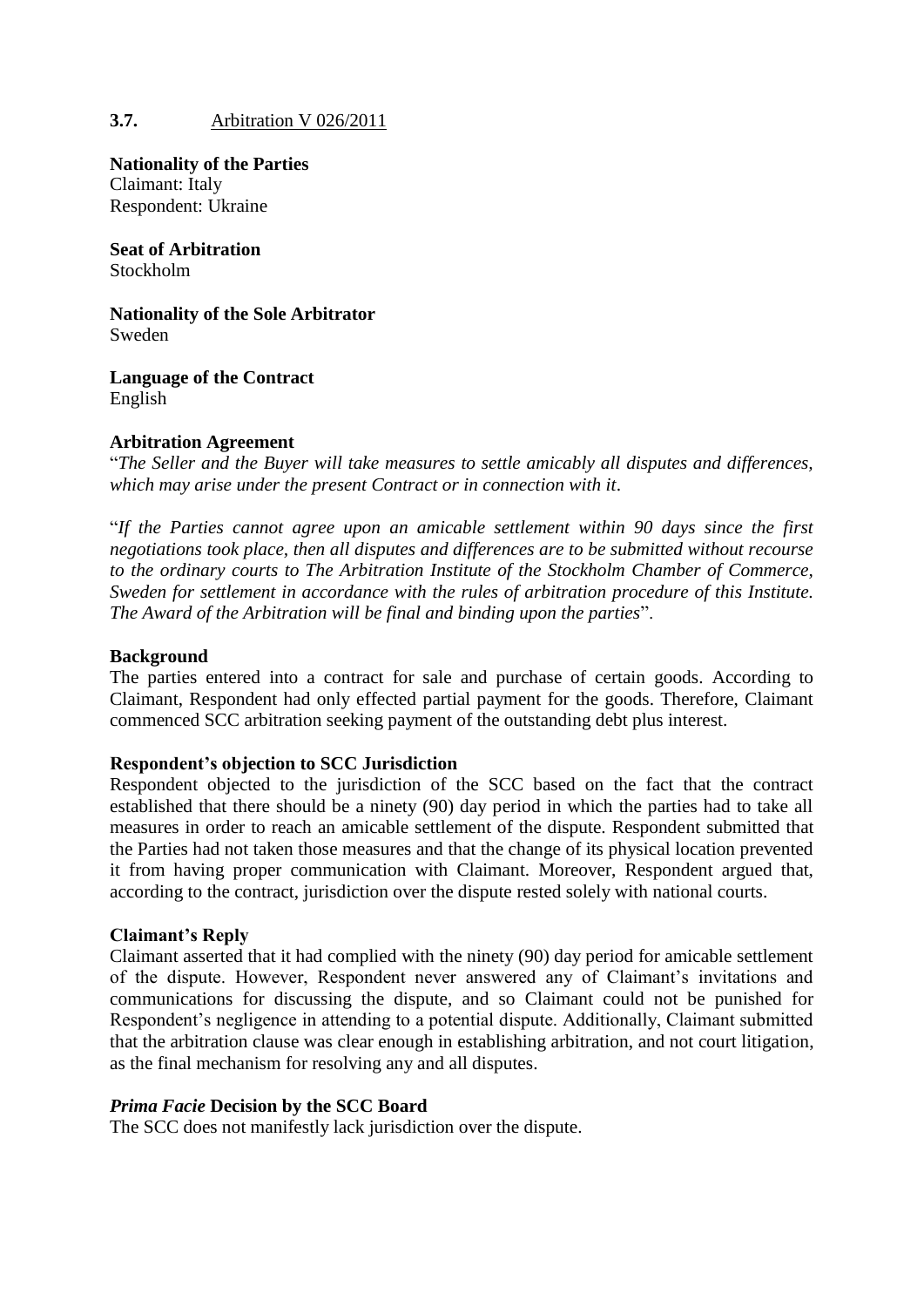# **3.8.** Arbitration V 068/2011

**Nationality of the Parties** Claimant: Russia Respondent: Germany

**Seat of Arbitration** Stockholm

**Nationality of the Sole Arbitrator** United States

### **Language of the Contract**

English and Russian (no express indication as to which version prevailed)

### **Arbitration Agreement**

"*In the case the Parties fail to reach an accommodation (sic.), any and all disputes or claims arising out of or in connection with this contract shall be governed and resolved exclusively by the International Arbitration Court in Stockholm (Sweden). The Parties agree hereby that International Law shall apply in case of settlement of any disputes arising out or in connection with this Contract*"

"*This Contract shall be governed by the regulations of the International Chamber of Commerce, Paris (France) with regard to Force Majeure circumstances*".

#### **Background**

Parties entered into a contract for the sale of a determined product. Claimant alleged that Respondent failed to comply with payment and other obligations under the contract. In view of this circumstance, Claimant commenced arbitration proceedings before the SCC.

### **Respondent's objection to SCC Jurisdiction**

Respondent objected to the jurisdiction of the SCC and submitted that the ICC was the institution that had jurisdiction over the dispute, mainly because one of the main issues in dispute between the parties related to a *force majeure* event.

Alternatively, Respondent argued that the Parties really had agreed to *ad hoc* arbitration, and not to institutional arbitration, since the contract did not specifically identify the SCC as the administrating institution. Moreover, according to the objecting party a literal translation of the Russian version of the arbitration clause provides for submission of disputes to "*an/the International Arbitral Tribunal in the city of Stockholm*".

### **Claimant's Reply**

Claimant responded to the objection by arguing that from both the Russian and the English versions of the contract it was clear that the parties' intention was to settle their disputes by arbitration administered by a specific institution in Stockholm, and the SCC is the only proper arbitral institution in this city. Claimant further explained that an arbitral award rendered pursuant to an interpretation of the clause as referring to SCC arbitration would be enforceable under the law of the place where an eventual award would be enforced against Respondent.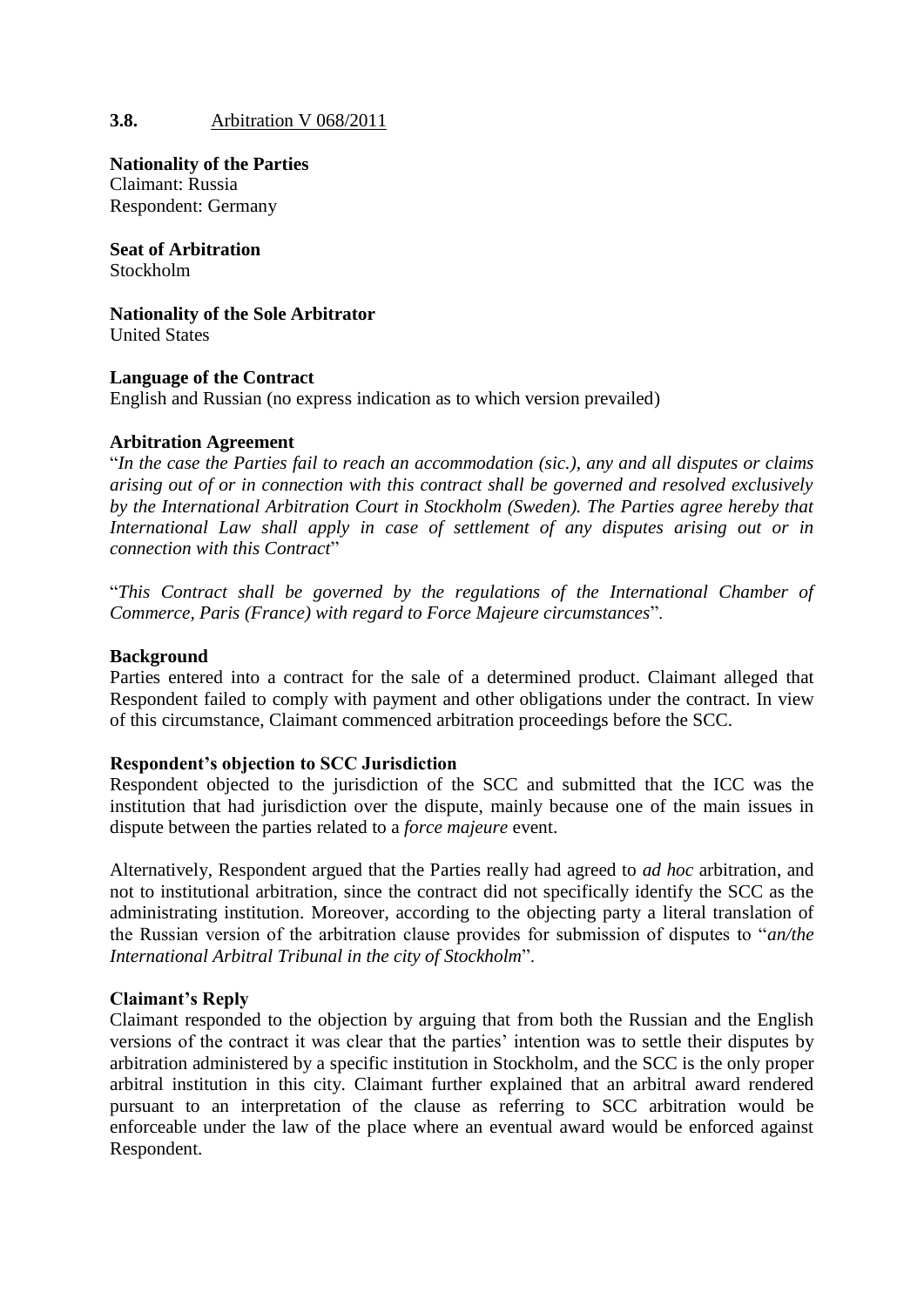### *Prima Facie* **Decision by the SCC Board**

The SCC does not manifestly lack jurisdiction over the dispute.

#### **Decision on Jurisdiction by the Arbitral Tribunal**

The Arbitral Tribunal came to the conclusion that the arbitration clause was not overridden because the Parties intended, in another clause, to refer *force majeure*-related disputes to ICC arbitration. According to the tribunal, that clause was not an arbitration clause and so there was no need to read it together with the arbitration agreement. The Tribunal also established that from the arbitration clause it was clear that the Parties had agreed to arbitration under the auspices of an institution based in Stockholm, and not to *ad hoc* arbitration*.* The sole arbitrator then concluded that such institution is the SCC, not only given its preeminent position in the resolution of East-West commercial disputes, but because it would be surprising that the parties had decided to submit their disputes to some other institution in Stockholm than the SCC.

### **3.9.** Arbitration V 087/2011

**Nationality of the Parties** Claimant: Denmark Respondents: Poland

**Seat of Arbitration** Stockholm

## **Nationality of the Arbitrators**

Chairperson: Austria Arbitrator appointed by Claimant: Poland Arbitrator Appointed by Respondents: Poland

### **Language of the Contract**

English

#### **Arbitration Agreement**

"*This Agreement shall be governed by, and construed in accordance with, the laws of the Republic of Poland. Any and all disputes arising out of, or relating to, this Agreement, including any disputes as to the validity of this Agreement, shall be, subject to the provisions of Polish law, providing for the exclusive jurisdiction of Polish courts, submitted for resolution to the Arbitration Institute of the Stockholm Chamber of Commerce in accordance with its rules (the "Rules"). The arbitration shall consist of three arbitrators appointed in accordance with the Rules. The place of arbitration shall be Stockholm, Sweden, and upon request by any of the parties, the language of the arbitration shall be English.*"

#### **Background**

The Parties entered into an agreement for the sale of an enterprise. However, the Parties disputed whether Respondents were liable for losses Claimant incurred as a result of enforcement against it of a claim brought by a creditor against the enterprise it bought. Accordingly, Claimant commenced SCC arbitration seeking a declaration that Respondent had breached the contract and consequent damages.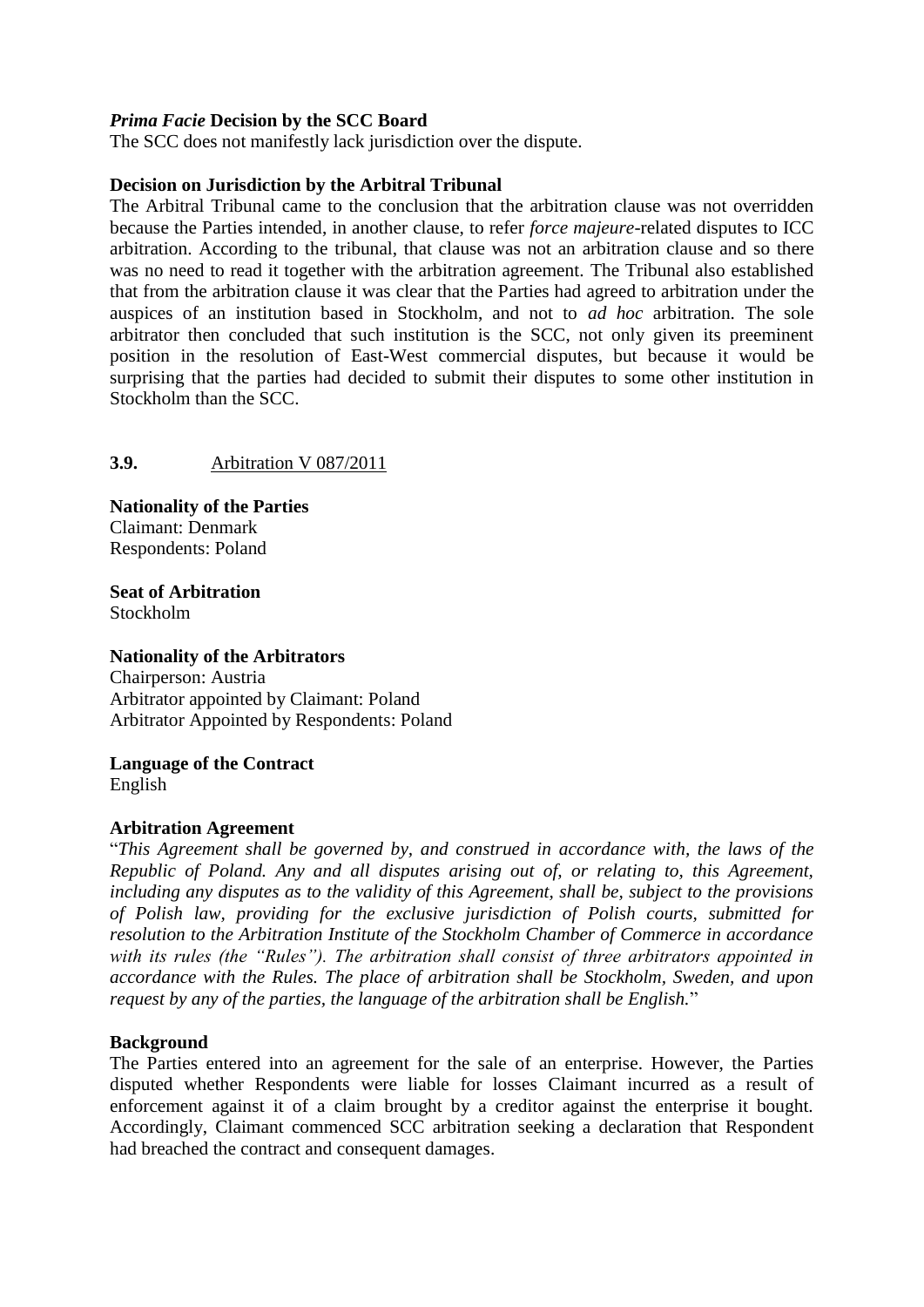### **Respondent's objection to SCC Jurisdiction**

Respondents challenged SCC jurisdiction arguing that this dispute did not stem from the agreement and was therefore not covered by the arbitration clause therein contained. According to Respondents, the claim filed by the creditor was derived from circumstances which were not part of the enterprise bought by Claimant, given that the third party claim was the result of an erroneously conducted court dispute. As a result, for Respondents the third party claim was not covered by the warranties in the agreement, thus the dispute fell outside the scope of the arbitration agreement.

## **Claimants' Reply**

In its opposition to Respondents' jurisdictional challenge, Claimant contested that this dispute stemmed from the agreement and was therefore covered by the arbitration clause. According to Claimant, if it had not bought the enterprise from Respondents, then the third party claim would not have been addressed or enforced against Claimant.

### *Prima Facie* **Decision by the SCC Board**

The SCC does not manifestly lack jurisdiction over the dispute.

## **Decision on Jurisdiction by the Arbitral Tribunal**

The Arbitral Tribunal, in its separate award on jurisdiction, came to the conclusion that the subject-matter of the dispute was based on the stipulations of the main agreement, so the applicability of the arbitration clause could not be contested, since the latter provided that any and all disputes arising out of, or relating to said agreement, should be submitted to SCC arbitration.

# **3.10.** Arbitration V 128/2011

**Nationality of the Parties** Claimant: Russia Respondents: China

**Seat of Arbitration** Stockholm

**Nationality of the Sole Arbitrator** Swedish

**Language of the Contract** Russian / English

### **Arbitration Agreement**

"*All and any disputes related to or in connection with the present Contract shall be solved amicably.*

"*In case the Parties fail to reach agreement, the dispute issues, disagreements or claims shall be submitted for settlement to the International Arbitration Court at the International Chamber of Commerce of Stockholm, Sweden in accordance with its Arbitration Rules and international legislation*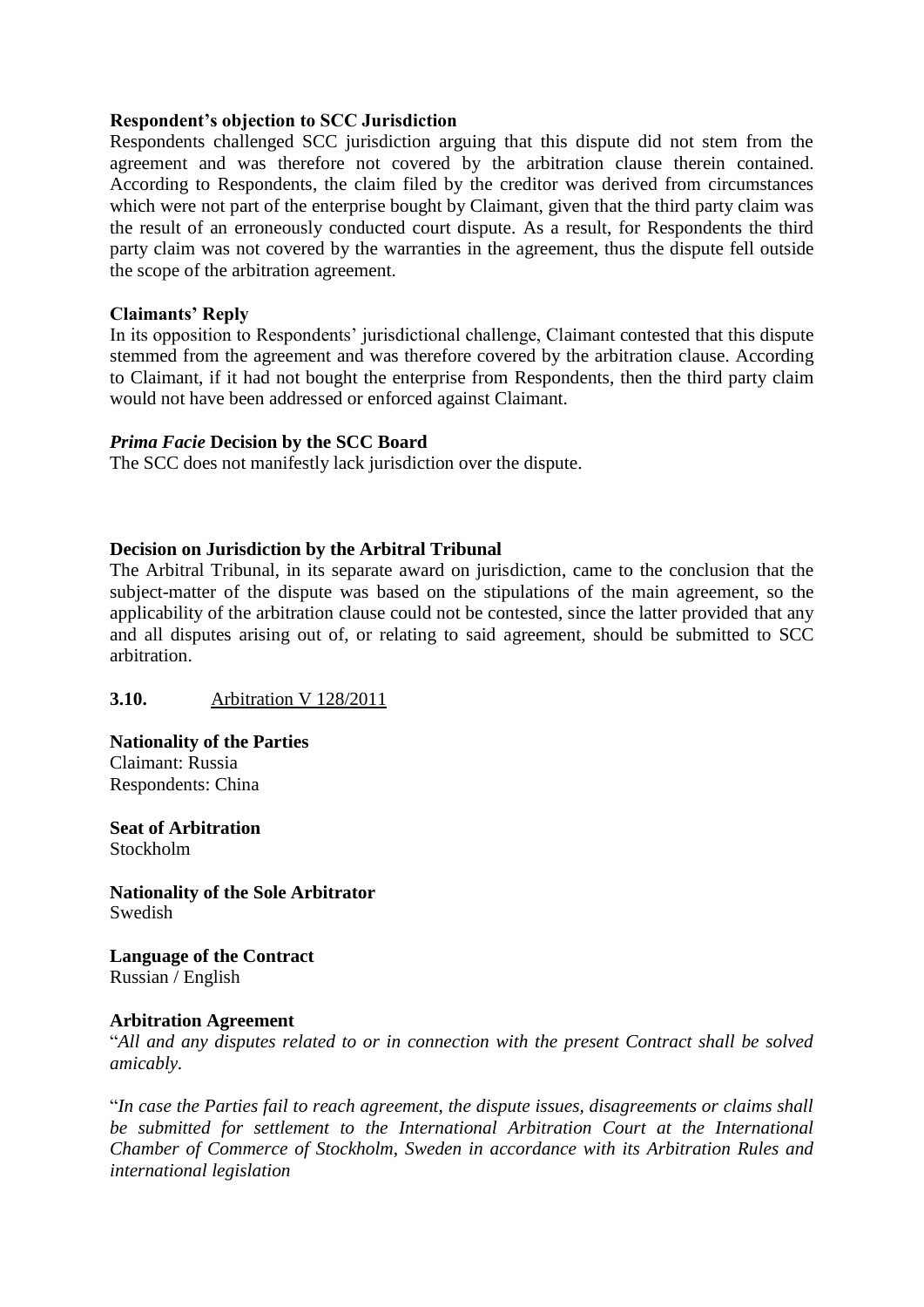"*The venue for arbitration shall be International Arbitration Court at the International Chamber of Commerce of Stockholm, Sweden.*

"*Arbitration shall be in English language.*

"*Decision of the Arbitration court shall be final and binding for both parties*".

## **Background**

The Parties entered into a sale and purchase agreement, pursuant to which Respondent undertook to sell and deliver products to Claimant at a price previously agreed. Claimant argued that Respondent had not delivered the products, despite the former having made the correspondent an advance payment. Claimant then commenced SCC arbitration seeking repayment of the advance payment and damages for breach of contract.

### **Respondent's objection to SCC Jurisdiction**

Respondent did not file an Answer to the Request for Arbitration, even though the SCC received confirmation that the Request for Arbitration was duly delivered to Respondent.

## **Claimants' Reply**

Claimant submitted that they wished to proceed with the arbitration despite the fact that Respondent had not filed an Answer.

## *Prima Facie* **Decision by the SCC Board**

The SCC does not manifestly lack jurisdiction over the dispute.

# **3.11.** Arbitration V 196/2011

# **Nationality of the Parties**

Claimant: United States Respondents: Russia

**Seat of Arbitration** Stockholm

### **Nationality of the Arbitrators**

Chairperson: Sweden Arbitrator appointed by Claimant: United States Arbitrator Appointed by Respondents: Russia

**Language of the Contract** English

### **Arbitration Agreement**

"*The Fouders (sic.) should take all reasonable efforts for a mutually favourable settlement of all discrepancies and disputes by means of discussion, caused by the present Treaty, its change, addition and termination, as well as its lawfulness.*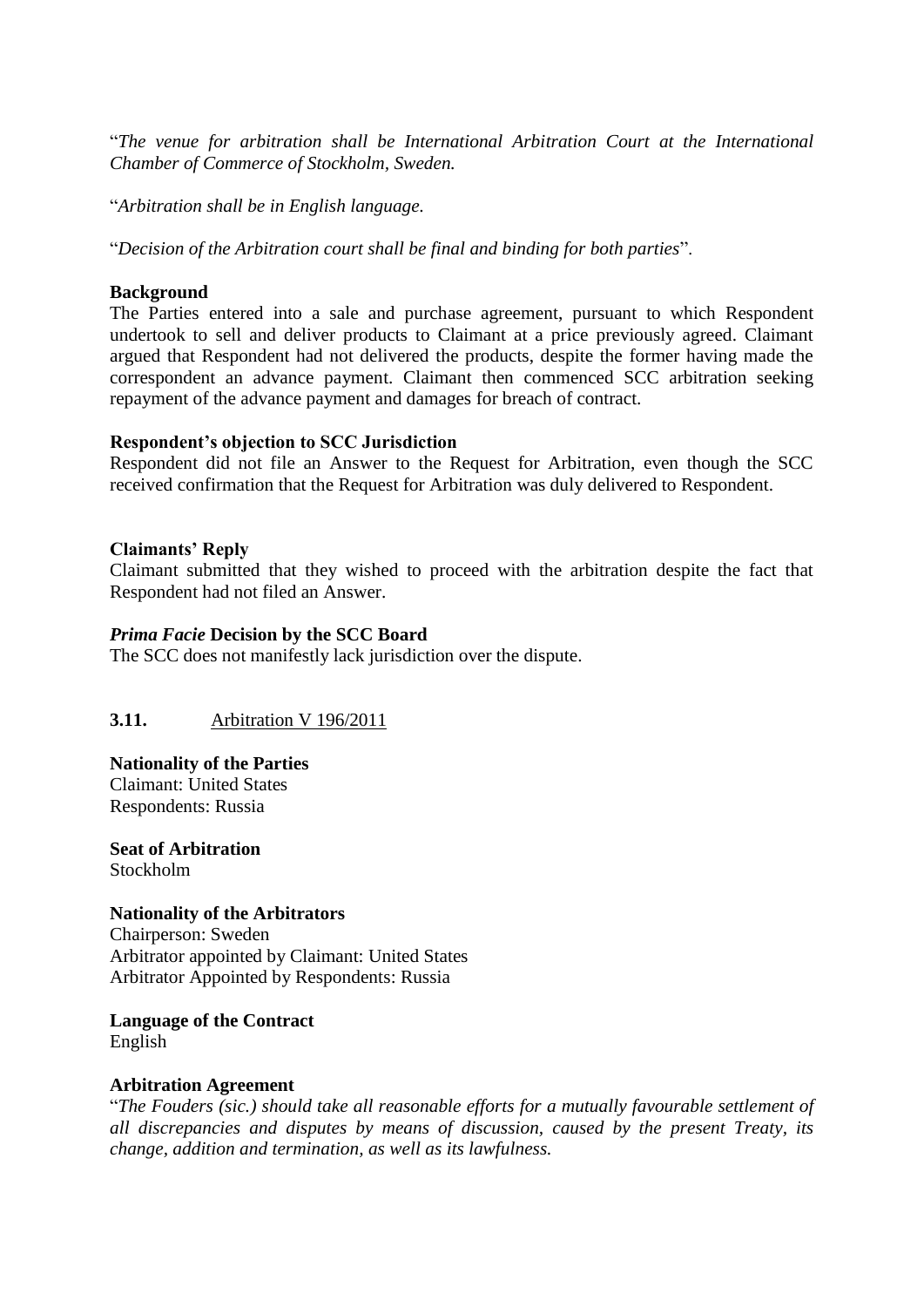"*In case when such discrepancies or disputes cannot be settled by friendly negotiations, such discrepancies or disputes should be ultimately settled by the arbitration composed of three arbitrators. The arbitrators shall be appointed and act in accordance with the Rules of the Institute of Arbitration of the Chamber of Commerce in Stockholm. The place for arbitration should be Stockholm, Sweden. Any decision of the arbitrators shall be final.*

"*The arbitrators shall use the Swedish substantive law and procedural rules for the analysis and interpretation of the present treaty. The trial of cases in the arbitration should be in English and the arbitrators make a decision also in English*".

### **Background**

The Parties entered into a joint venture agreement. Claimant commenced SCC arbitration arguing that Respondent had not complied with its contractual obligations and seeking compensation for damages.

A few years earlier, Claimant had initiated SCC arbitration against Respondent but did not manage to deposit the advance on costs fixed at that time and the proceedings were accordingly terminated.

## **Respondent's objection to SCC Jurisdiction**

Respondent objected to the jurisdiction of the SCC arguing that, pursuant to Section 5 of the Swedish Arbitration Act (SAA), Claimant's failure to deposit its share of the advance on costs in the first arbitration constituted a waiver of Claimant's right to arbitrate the dispute. Respondent further suggested that Claimant may have initiated proceedings against Respondent before a national court, which in Respondent's submission confirmed that Claimant had waived its right to arbitrate.

### **Claimants' Reply**

Claimant opposed the jurisdictional objection by denying that Section 5 of the SAA applied to this case, given that that Section provides that when a party fails to deposit the advance on costs it is waiving its right to object to the exercise of jurisdiction by national courts. Additionally, Claimant denied having initiated any proceedings before the national court against Respondent.

### *Prima Facie* **Decision by the SCC Board**

The SCC does not manifestly lack jurisdiction over the dispute.

# **3.12.** Arbitration V 067/2012

**Nationality of the Parties** Claimant: Ukraine Respondents: Russia

**Seat of Arbitration** Stockholm

**Language of the Contract** Russian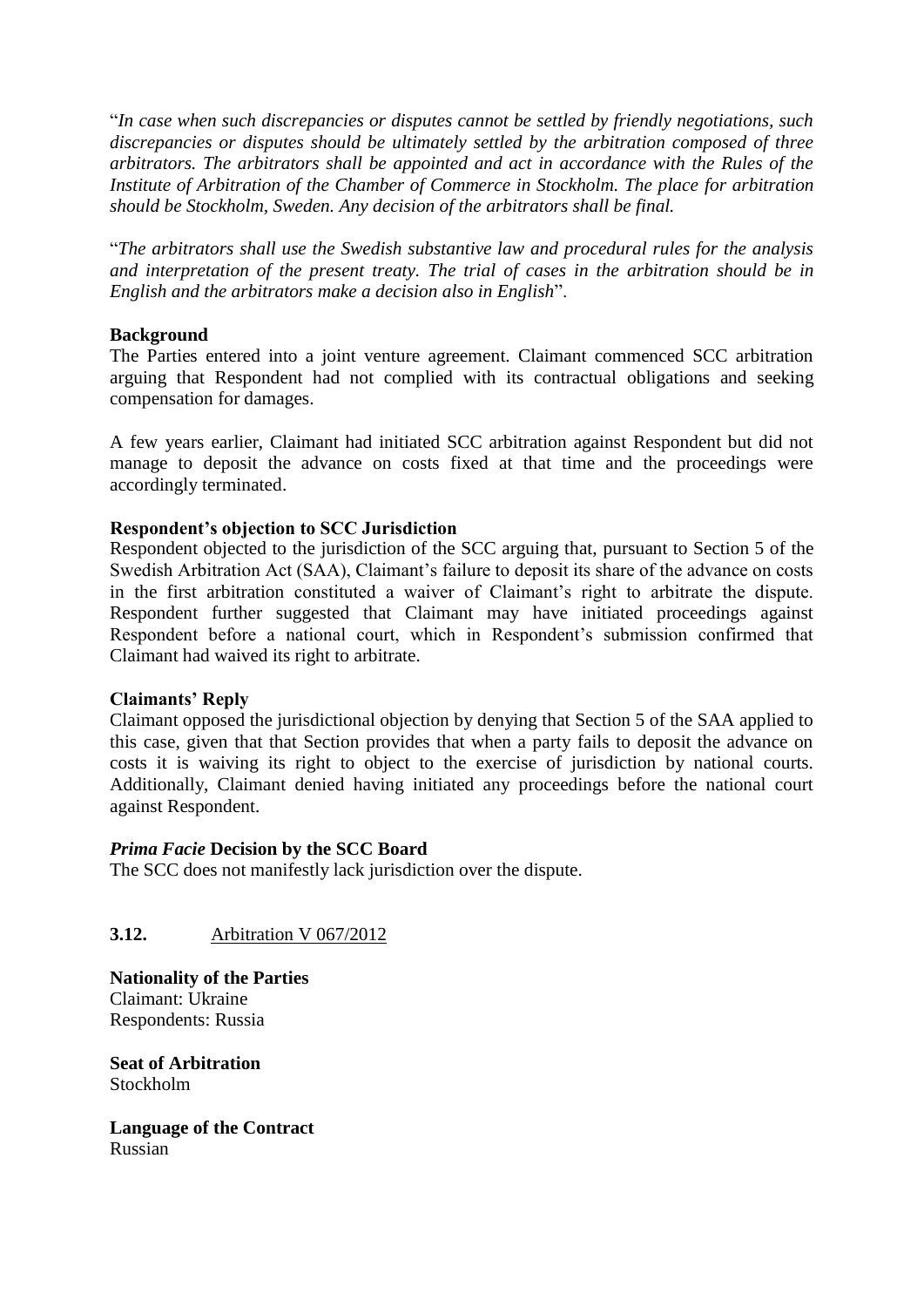# **Arbitration Agreement**

English version:

"*All controversies arising out of this Contract shall be settled directly by the Seller and the Buyer.* 

"*Otherwise, the disputes shall be settled by Stockholm Arbitration in accordance with the Rules of Conciliation and Arbitration of the International Chamber of Commerce.* 

"*Applicable law is Swedish*" 27 *.*

# **Background**

Pursuant to a supply agreement entered into by the Parties, Claimant delivered some equipment to Respondent. Claimant initiated SCC arbitration alleging that it had not received payment in accordance with the agreement.

# **Respondent's objection to SCC Jurisdiction**

Respondent objected to the jurisdiction of the SCC stating that the contracting parties had not agreed to settle their disputes under the SCC Rules, but, instead, under the ICC Rules with Stockholm as the seat of arbitration. Therefore, according to Respondent this was an ICC and not an SCC arbitration.

## **Claimants' Reply**

Claimant opposed the jurisdictional challenge by arguing that the parties had agreed to settle their disputes by "*Stockholm Arbitration*", and that the SCC is the permanent arbitration body in Stockholm carrying out arbitration proceedings. Therefore, for Claimant it was obvious that the SCC had jurisdiction over the dispute.

# *Prima Facie* **Decision by the SCC Board**

The SCC manifestly lacks jurisdiction over the dispute. The case was dismissed.

**3.13.** Arbitration V 097/2012

**Nationality of the Parties** Claimant: Germany Respondents: China

**Seat of Arbitration** Stockholm

<u>.</u>

**Nationality of the Sole Arbitrator** Sweden

# **Language of the Contract**

 $27$  Translated into English by the SCC Secretariat.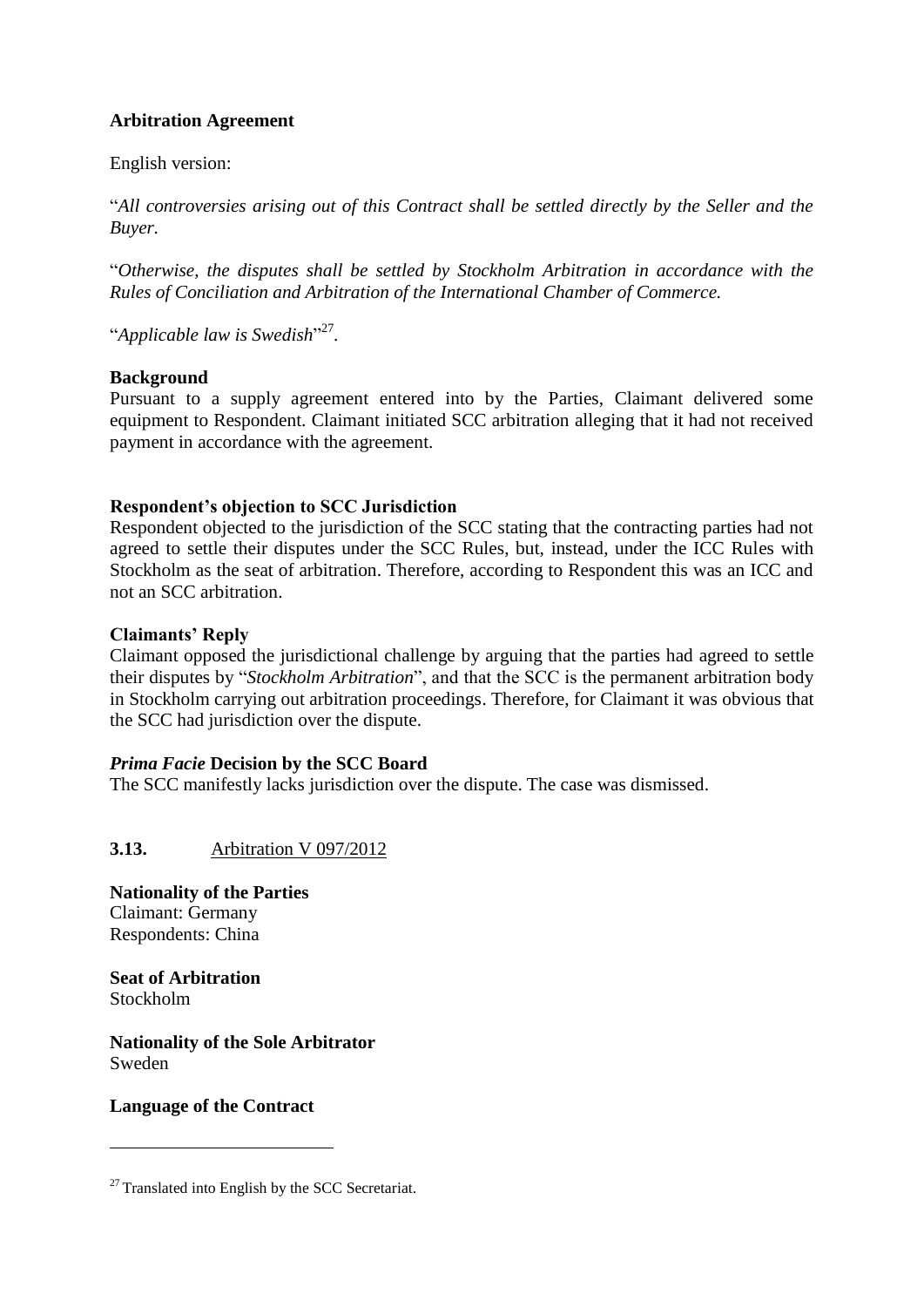# English

### **Arbitration Agreement**

"*All disputes in connecting with this Contract or the execution thereof, shall be settled amicably through friendly negotiation between two parties. In case no settlement can be reached through negotiation, the case in dispute shall then be submitted for arbitration to the Arbitration Institute of the Stockholm Chamber of Commerce. The arbitral award is final and binding upon both parties. The arbitration expenses shall be born by the losing party, unless otherwise awarded by the arbitral organization*".

### **Background**

The Parties entered into nine (9) contracts for delivery of certain products. Although the products were delivered by Respondents as agreed, Claimant argued that those products were defective, and, in consequence, it commenced SCC arbitration seeking compensation for damage.

## **Respondent's objection to SCC Jurisdiction**

Respondents objected to the jurisdiction of the SCC based on the fact that Claimant supposedly relied on a wrong version of the contracts for initiating arbitration. According to Respondents, the correct version of the contracts contained an arbitration clause referring to arbitration in China, and not to SCC arbitration.

## **Claimants' Reply**

Claimant opposed the jurisdictional objection by submitting that it relied on the proper version of the contracts, which referred to SCC arbitration. The arbitration clauses referring to arbitration in China were included in the preliminary drafts of the contracts and were later disposed of when the parties agreed to arbitration in Stockholm.

### *Prima Facie* **Decision by the SCC Board**

The SCC does not manifestly lack jurisdiction over the dispute.

# **3.14.** Arbitration V 101/2012

**Nationality of the Parties** Claimant: Germany Respondents: Lithuania

**Seat of Arbitration** Stockholm

**Nationality of the Sole Arbitrator** Sweden

**Language of the Contract** German

### **Arbitration Agreement**

Original German version: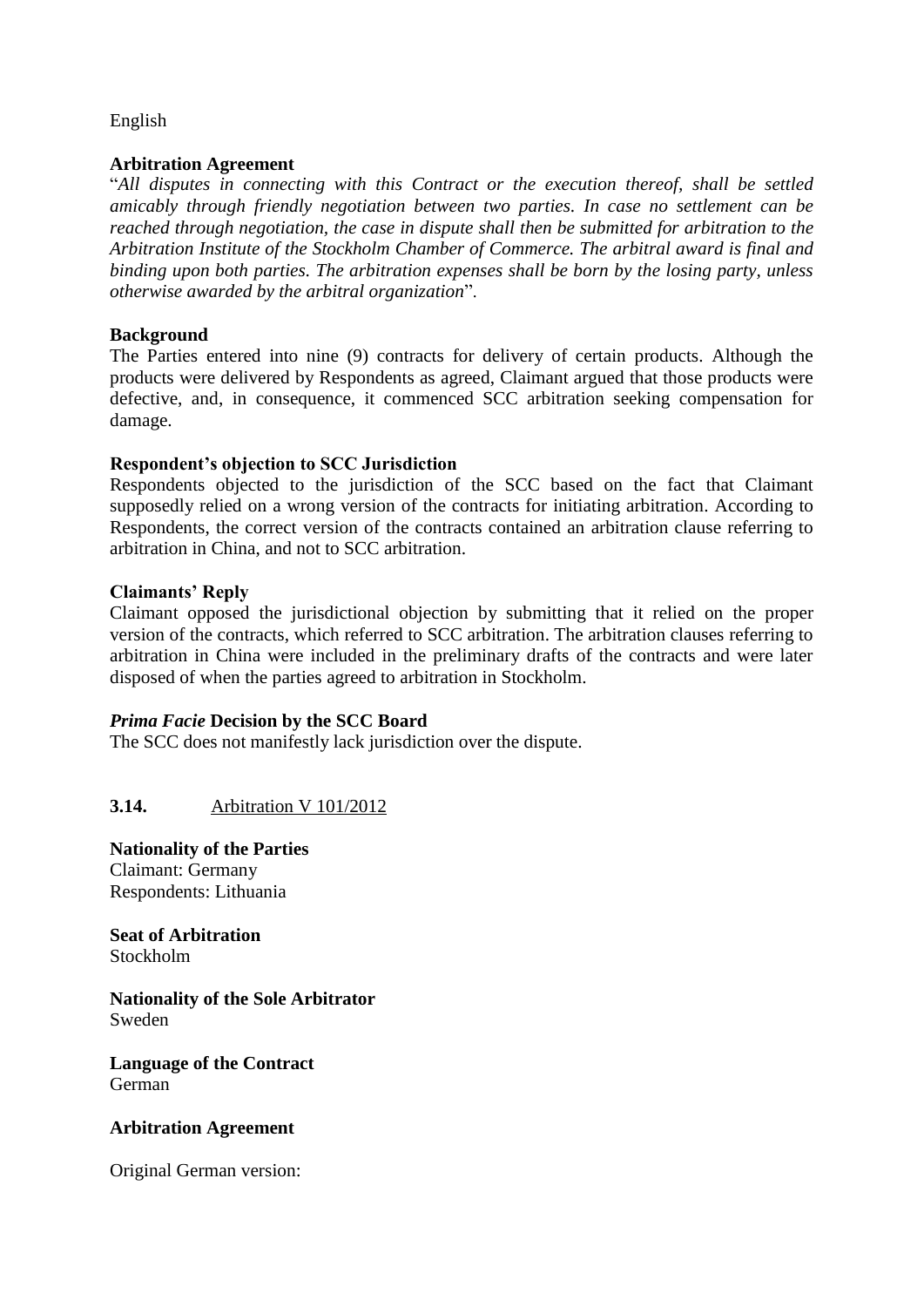"*Die Parteien vereinbaren hiermit, dass jegliche, sich auf die Ausfurhrung der Regelungen des vorliegenden Vertrags beziehenden Streitigkeiten des vorliegenden Vertrags beziehenden Streitigkeiten durch Vereinbarung zwischen den Parteien beigelegt warden und dass jeglicher sich aus dem gegenwärtigen Vertrag ergebenden Streitigkeiten nach der Vergleichs und Schiedsordnung der Internationalen Handelskammer von einem oder mehreren gemäB dieser Ordnung ernannten Schiedsrichtern endgultig entschieden warden.* 

"*Das fur diesen Vertrag zuständige Schiedsgericht ist das Schiedsgericht der Stockholmer Handelskammer (Stockholm Chamber of Commerce, SCC).* 

"*Die Schiedsgerichtsordnung liegt diesem Vertrag in Deutscher- und litauischer Sprache bei*"*.*

### English version:

"*The Parties hereby agree that any disputes between the Parties referring to the fulfillment of the duties hereunder shall be settled by the arrangements made by the Parties, and that any*  disputes arising here from shall be finally resolved in accordance with the Rules of *Arbitration of the International Chamber of Commerce by one or several arbitrators appointed in line with the said rules.*

"*The Arbitration Court at the Stockholm Chamber of Commerce (SCC) shall be the court competent for this Contract.* 

"*The Rules of Arbitration were attached hereto in the German and the Lithuanian language*  version"<sup>28</sup>.

# **Background**

The Parties entered into a delivery agreement by means of which Claimant agreed to produce, deliver and install a product in Respondent's facilities. Claimant asserted that, after installation of the product, it was unable to put the product into operation. In view of this circumstance, Claimant initiated SCC arbitration seeking monetary relief, an order for Respondent to provide security, and declaratory relief stating that Claimant had never been in default of its contractual obligations.

### **Respondent's objection to SCC Jurisdiction**

Respondent objected to the jurisdiction of the SCC arguing that the parties' intention was to refer the dispute to the Arbitration Court at the International Chamber of Commerce in Lithuania, that is, the Vilnius Court of Commercial Arbitration.

# **Claimants' Reply**

<u>.</u>

According to Claimant the arbitration clause clearly referred to SCC arbitration, in that the SCC was expressly mentioned in that clause. Moreover, Claimant submitted that the parties never agreed to arbitration at the Vilnius Court of Commercial Arbitration and that Respondent's interpretation of the contract to that effect lacked any support.

 $28$  The translation into English was provided by Claimant in the Request for Arbitration.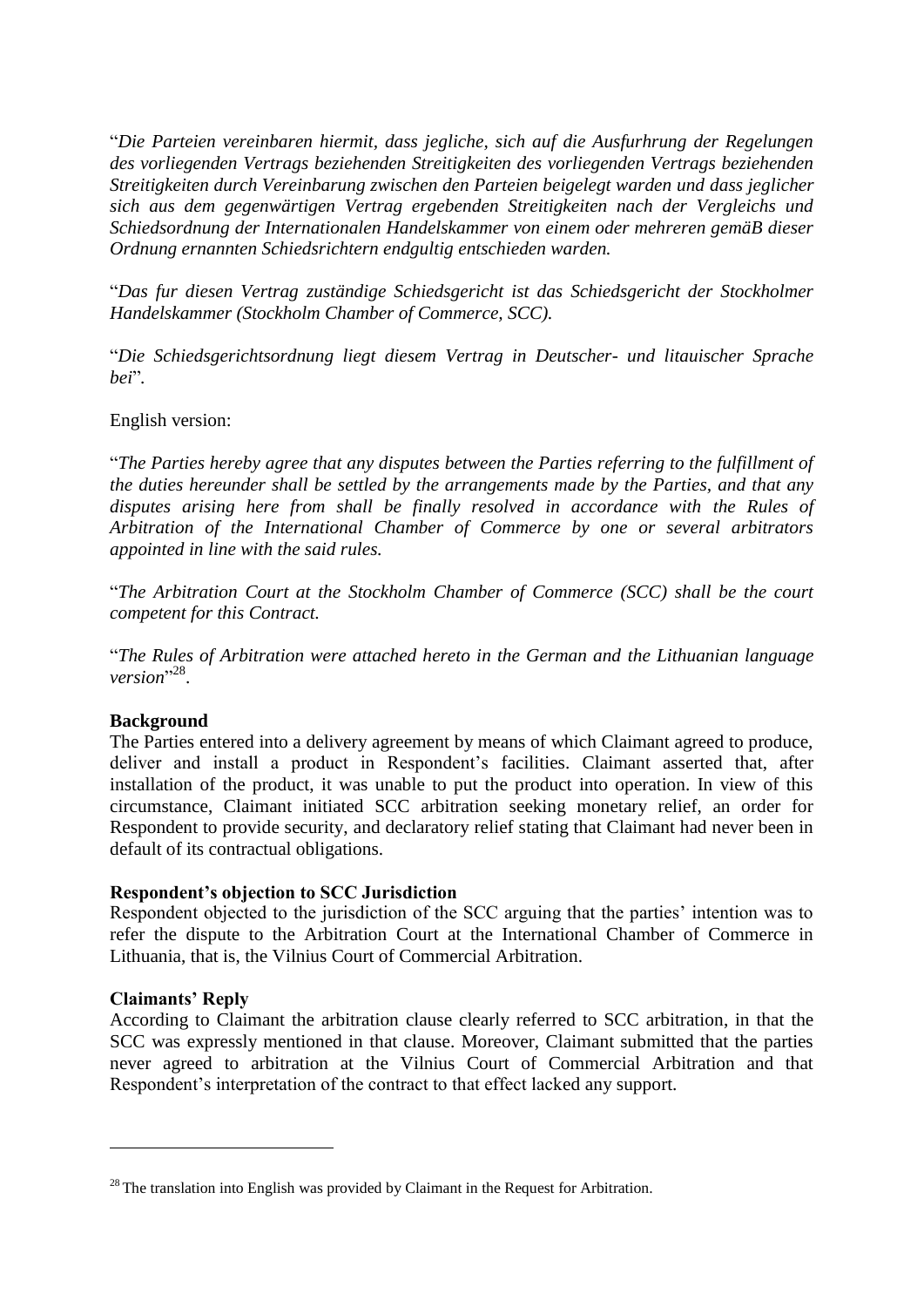### *Prima Facie* **Decision by the SCC Board**

The SCC does not manifestly lack jurisdiction over the dispute.

### **4. Conclusion**

This study on recent developments of *prima facie* decisions on jurisdiction taken by the Board during the last two (2) years provides evidence that the SCC has maintained and is consolidating a 'pro-arbitration' approach. Indeed, the Board has sought to give effect to arbitration agreements whenever and wherever possible, and has certainly not been persuaded to narrow its scope, despite repeated requests by respondents to do so. For this purpose, the Board has interpreted arbitration agreements in an extensive manner, based on the principle that the parties' intention to arbitrate their disputes should prevail, even over an unfortunate drafting of the arbitration agreement.

Therefore, an unambiguous mention of an arbitration court in Stockholm would suffice for the Board to conclude that the SCC does not manifestly lack jurisdiction over the dispute. Otherwise it would very challenging for the Board to conclude that the SCC has jurisdiction over disputes in which the relevant arbitration agreement refers to the "*Court of Arbitration of the Chamber of Commerce and Industry in Stockholm*", to the "*Stockholm Arbitration Court*" or to the "*International Arbitration Court in Stockholm*".

It is not surprising then that during the last two years the Board decided only in three (3) cases that this Institute manifestly lacks jurisdiction over the dispute. As mentioned above, the decision in one of those cases was a product of the parties' agreement on manifest lack of jurisdiction, so the Board was not engaged in an analysis of the relevant arbitration agreement. By contrast, the two other cases involved typical situations where the SCC manifestly lacks jurisdiction, as outlined in Section 2.1 of this paper: an explicit reference to another arbitration institution<sup>29</sup> and a clear agreement to *ad hoc* arbitration<sup>30</sup>.

It remains to be seen if the Board accepts a jurisdictional challenge based on the absence of agreement between the parties referring settlement of their disputes to SCC arbitration. Although from 2010 to 2012 all objections to the jurisdiction of the SCC in which respondent argued that it was not a party to the arbitration agreement did not succeed, the author is of the opinion that a case could occur in which such a challenge may prevail. For that purpose, it would be necessary, besides the non-existence of an arbitration agreement between the parties, for the claimant to fail to submit any argument extending or applying the arbitration agreement to the respondent.

These case studies have also evidenced that jurisdictional challenges based on the nullity or invalidity of the arbitration clause or on the fact that the dispute is not covered by the arbitration agreement, or on a waiver of the right to arbitration, does not succeed at this preliminary stage before the Board. Instead, a jurisdictional challenge based on these grounds may prevail before the arbitral tribunal, although it is understandable that, bearing in mind an eventual challenge to the award, a respondent would raise its jurisdictional objections at every opportunity that presents itself, whether before the Board, or the arbitral tribunal, or both $^{31}$ .

<u>.</u>

<sup>&</sup>lt;sup>29</sup> See Arbitration F 086/2010.

<sup>30</sup> See Arbitration V 067/2012.

<sup>&</sup>lt;sup>31</sup> Regarding the grounds for challenging and setting aside an arbitral award, Section 34 of the Swedish Arbitration Act expressly provides that: "*A party shall not be entitled to rely upon a circumstance which,*